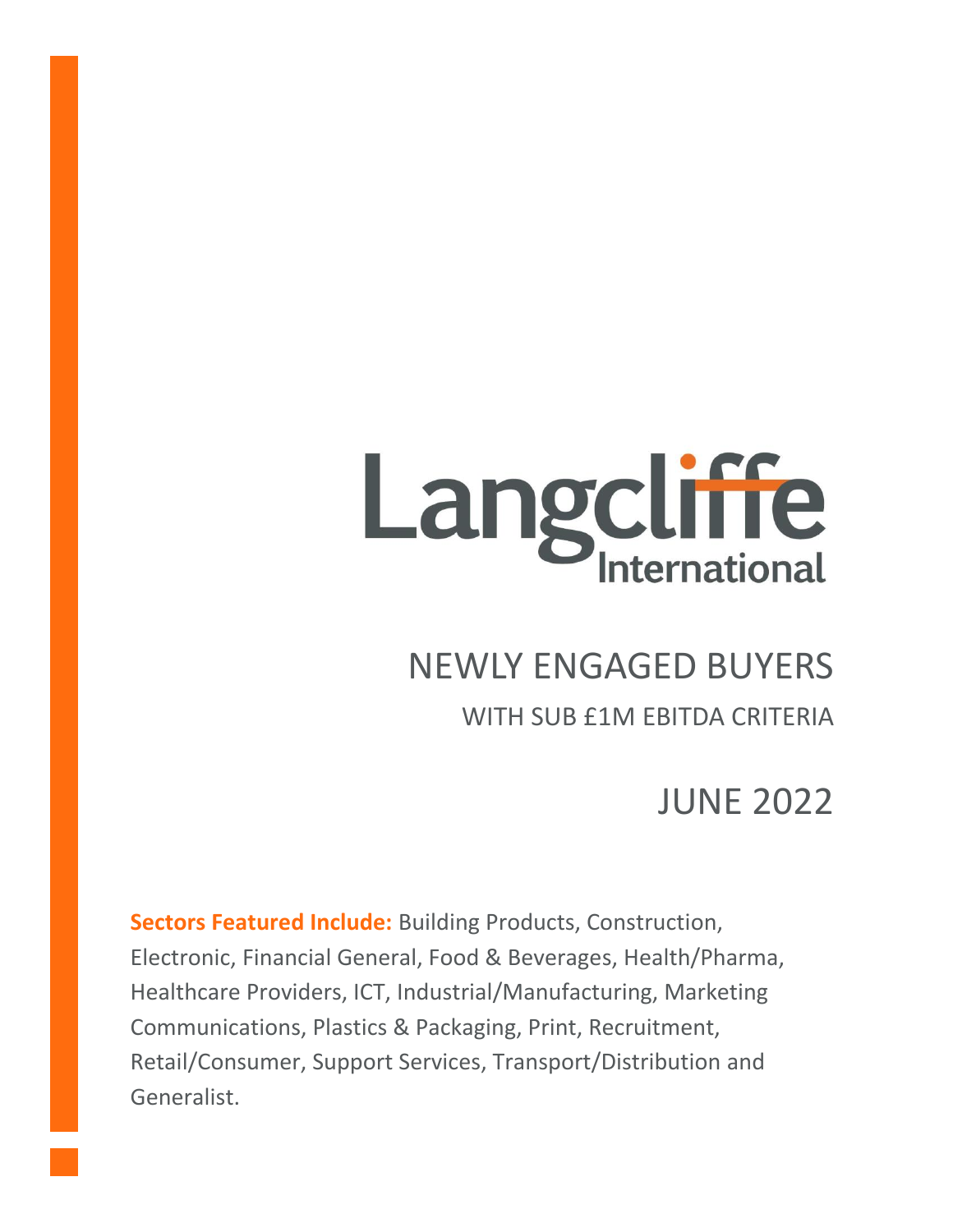# **SECTORS**

To view our most recent buyers targeting opportunities with an EBITDA below £1m, please click the title link below.

If you believe that you have an opportunity that meets the criteria of a buyer, please click the buyer title link to send the relevant team member an email.

Alternatively, please email [mark.eardley@langcliffeinternational.com](mailto:mark.eardley@langcliffeinternational.com?subject=Newly%20Engaged%20Buyers%20-%20Sub%20£1m%20EBITDA%20Criteria%20-%20June%202022)

- [BUILDING PRODUCTS](#page-2-0)
- [CONSTRUCTION](#page-3-0)
- [ELECTRONIC](#page-4-0)
- [FINANCIAL GENERAL](#page-5-0)
- [FOOD & BEVERAGES](#page-6-0)
- [HEALTH/PHARMA](#page-7-0)
- [HEALTHCARE PROVIDERS](#page-8-0)
- [ICT](#page-10-0)
- [INDUSTRIAL/MANUFACTURING](#page-13-0)
- [MARKETING COMMUNICATIONS](#page-14-0)
- [PLASTICS & PACKAGING](#page-15-0)
- [PRINT](#page-16-0)
- [RECRUITMENT](#page-17-0)
- [RETAIL/CONSUMER](#page-18-0)
- [SUPPORT SERVICES](#page-21-0)
- [TRANSPORT/DISTRIBUTION](#page-22-0)

Similarly, to view the criteria of a selection of our Generalist buyers, please click on the link below:

• [GENERALIST](#page-24-0)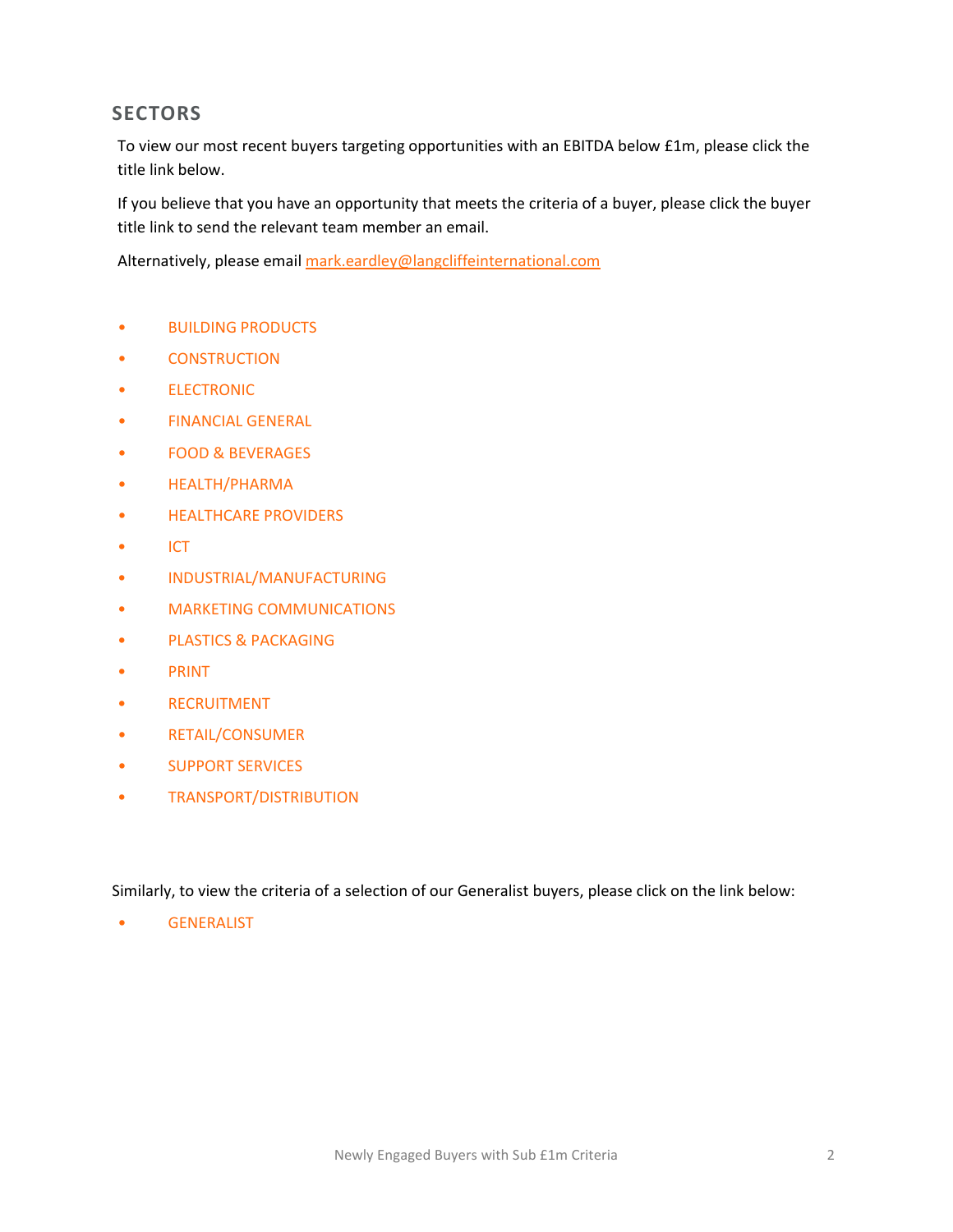# <span id="page-2-0"></span>**BUILDING PRODUCTS**

#### **272112 - [BATHROOM & KITCHEN PRODUCTS](mailto:emily.mcdermott@langcliffeinternational.com?subject=272112%20-%20Bathroom%20and%20Kitchen%20Products)** *(CLICK REFE RENCE TO ENQUIRE)*

| <b>The Acquirer</b> |                                                                            | <b>Acquisition Criteria</b> |                                                                                                         |
|---------------------|----------------------------------------------------------------------------|-----------------------------|---------------------------------------------------------------------------------------------------------|
| $\bullet$           | UK PE-owned;<br>Distributor of bathroom and plumbing<br>products;          | $\bullet$                   | Distributors of bathroom, plumbing and<br>kitchen products;<br>Serving bathroom and builders merchants; |
| $\bullet$           | Serves bathroom specialists, plumber and<br>builders' merchants;           | ٠<br>$\bullet$              | Located in the UK;<br>Minimum EBITDA £100k.                                                             |
| $\bullet$           | Products include showers, baths, sinks,<br>mirrors and bathroom furniture; |                             |                                                                                                         |
|                     | Operates across the UK.                                                    |                             |                                                                                                         |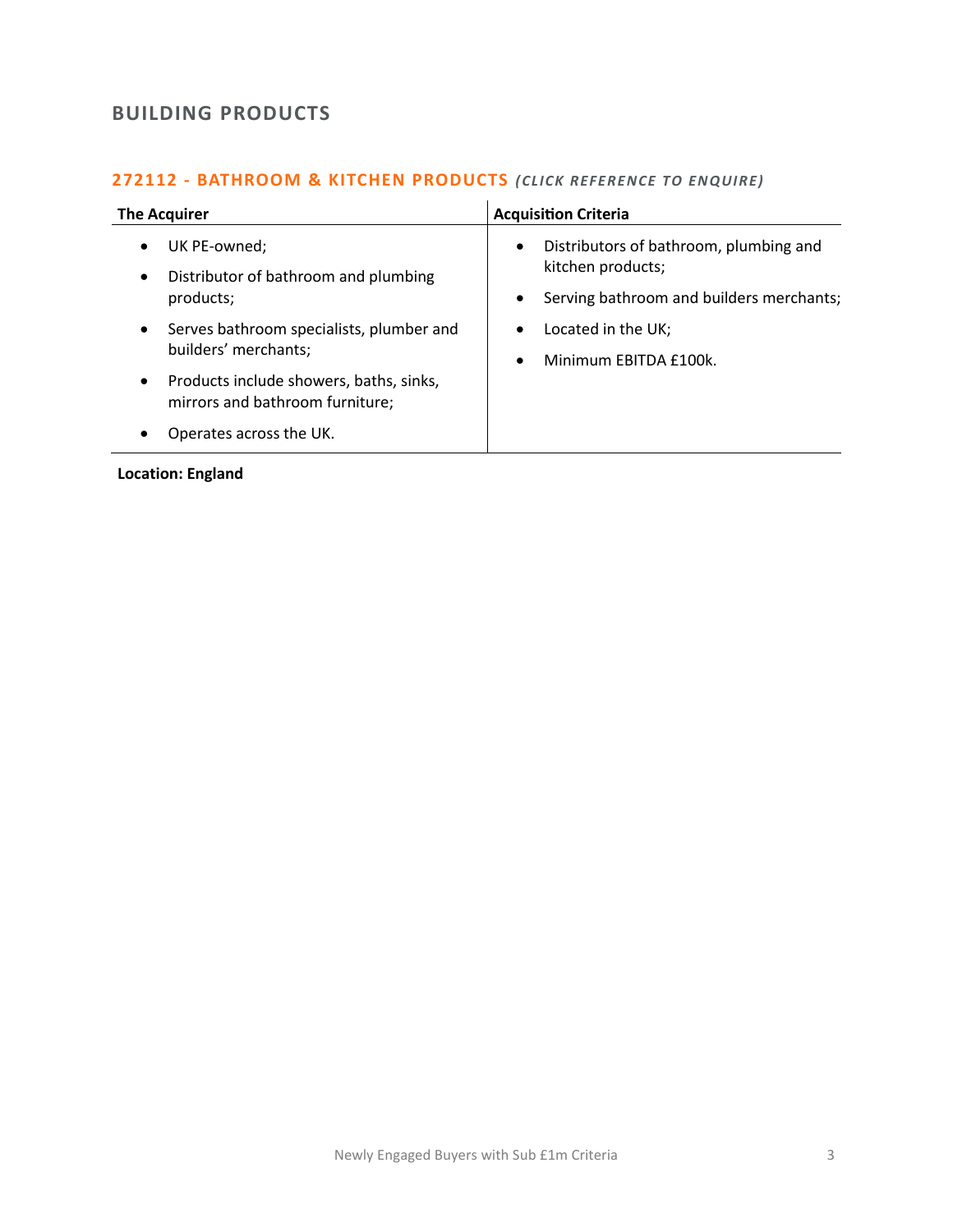# <span id="page-3-0"></span>**CONSTRUCTION**

## **263311 - [CONSTRUCTION SUPPORT SERVICES](mailto:jack.hutchinson@langcliffeinternational.com?subject=263311%20-%20Construction%20Support%20Services)** *(CLICK REFE RENCE TO EN QUIRE )*

| <b>The Acquirer</b>                                                                      | <b>Acquisition Criteria</b>                                               |  |
|------------------------------------------------------------------------------------------|---------------------------------------------------------------------------|--|
| Main Market-listed;<br>$\bullet$                                                         | Construction support services businesses;<br>$\bullet$                    |  |
| Construction and construction support<br>$\bullet$<br>services company;                  | Recruitment companies in construction<br>$\bullet$<br>and infrastructure; |  |
| Services include labour supply, plant hire,<br>$\bullet$<br>excavation and construction; | Based in the UK;<br>EBITDA above £250k.                                   |  |
| Operates nationally.<br>$\bullet$                                                        |                                                                           |  |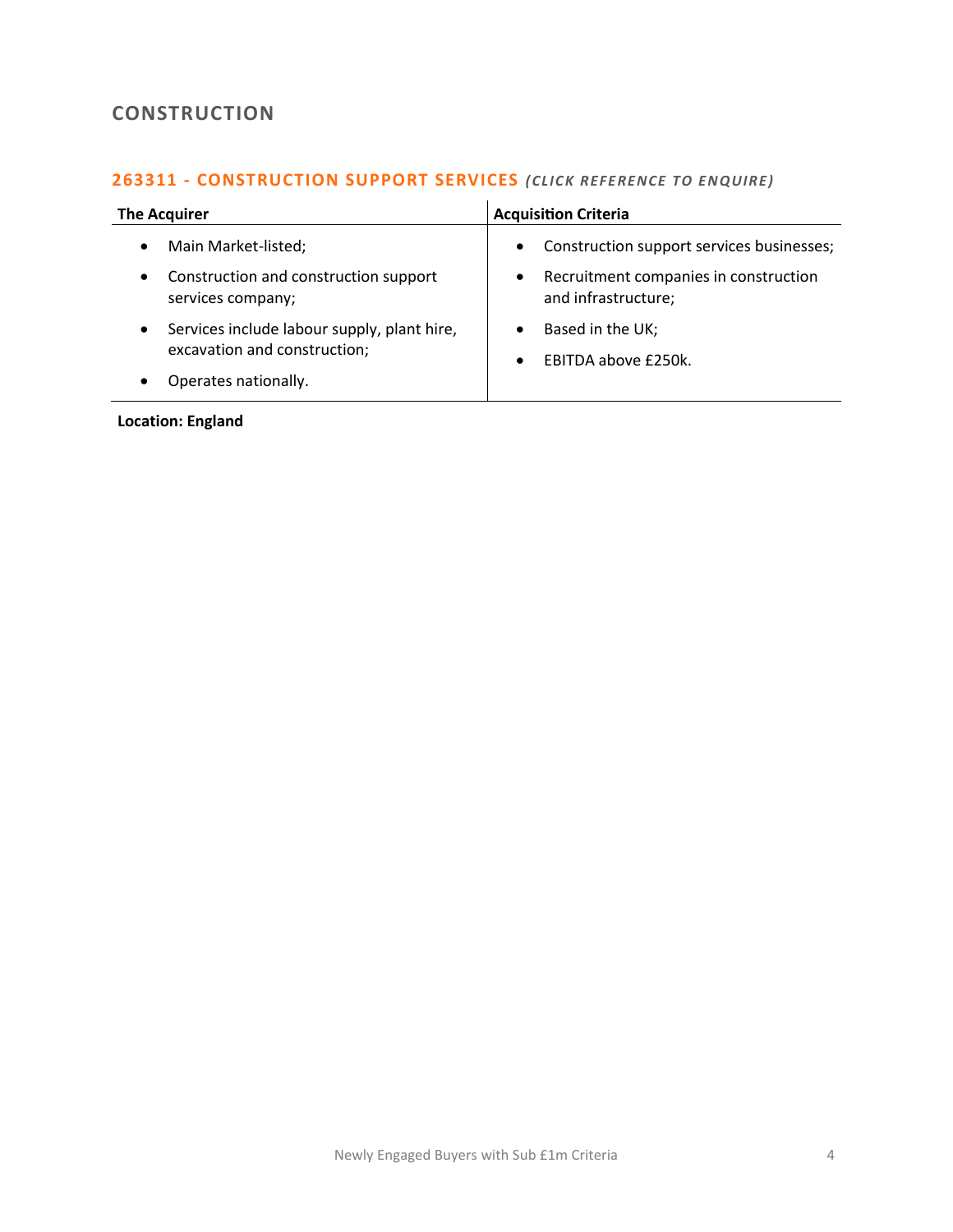# <span id="page-4-0"></span>**ELECTRONIC**

### **279545 - [SMART ELECTRONIC SOLUTIONS](mailto:charlotte.keane@langcliffeinternational.com?subject=279545%20-%20Smart%20Electronic%20Solutions)** *(CLICK REFE RENCE TO E NQUIRE )*

| The Acquirer                                                                | <b>Acquisition Criteria</b>                                                                  |  |
|-----------------------------------------------------------------------------|----------------------------------------------------------------------------------------------|--|
| French PE-owned;<br>$\bullet$                                               | Providers of smart electronic solutions;<br>$\bullet$                                        |  |
| Provider of turnkey IoT solutions, including<br>$\bullet$<br>smart sensors; | Serving home security or senior protection<br>٠<br>markets;                                  |  |
| Serves home security and senior remote<br>$\bullet$<br>assistance markets;  | Products including fall detection<br>$\bullet$<br>technology, vehicle tracking, door opening |  |
| Operates in Southern Europe, the Nordics<br>$\bullet$<br>and the UK.        | detection, motion detection and SOS push<br>buttons;                                         |  |
|                                                                             | Located in Europe;<br>٠                                                                      |  |
|                                                                             | Minimum EBITDA €250k.                                                                        |  |

**Location: France**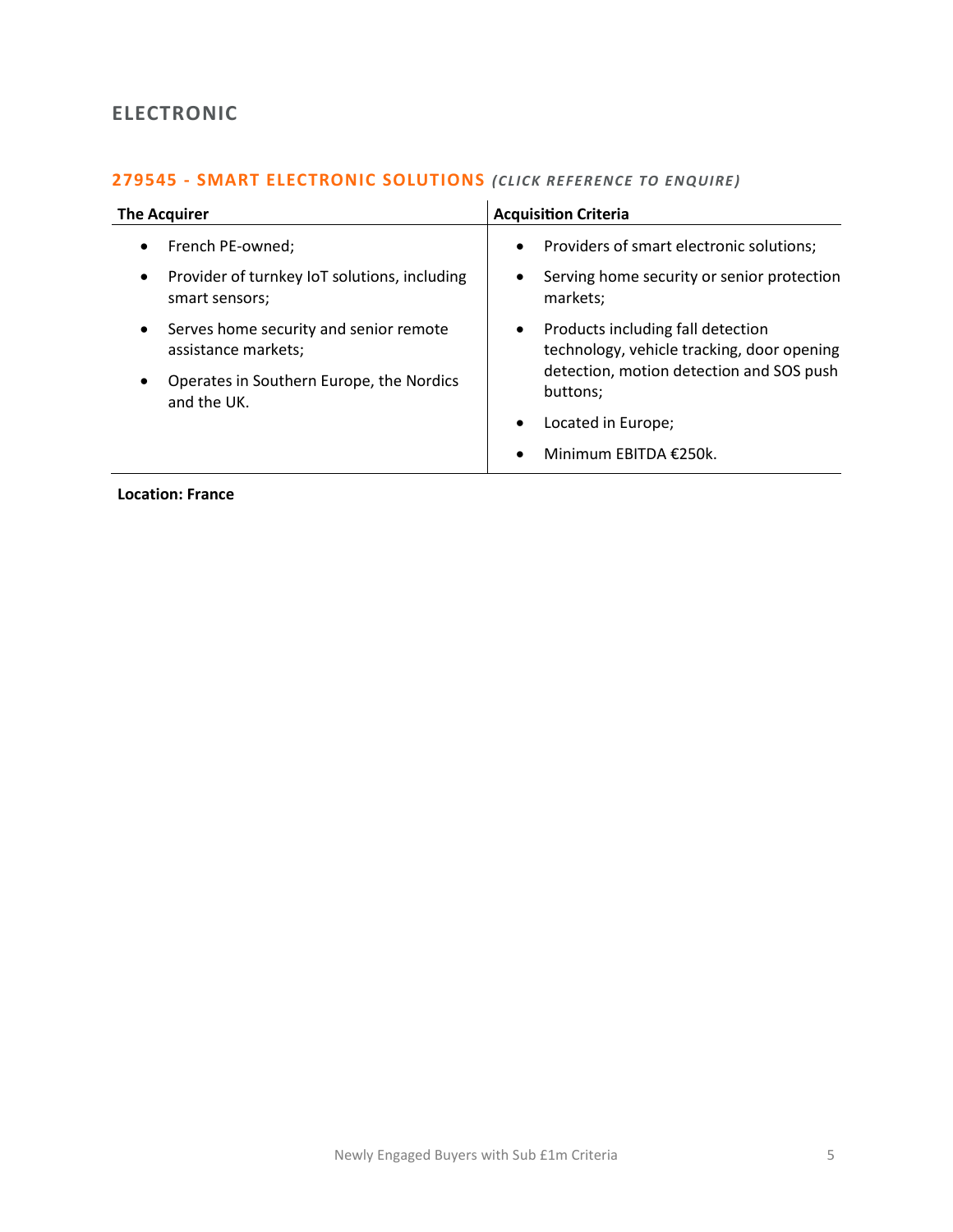# <span id="page-5-0"></span>**FINANCIAL GENERAL**

# 117262 - **[FINANCIAL & HR SERVICES](mailto:maryia.amrez@langcliffeinternational.com?subject=117262%20-%20Financial%20and%20HR%20Services)** (CLICK REFERENCE TO ENQUIRE)

| <b>The Acquirer</b>                                                                                                                                                                    | <b>Acquisition Criteria</b>                                                                                                                                                                                   |  |
|----------------------------------------------------------------------------------------------------------------------------------------------------------------------------------------|---------------------------------------------------------------------------------------------------------------------------------------------------------------------------------------------------------------|--|
| UK PE-owned;<br>Accountancy and business advisory firm;<br>$\bullet$<br>Offers tax, payroll and HR services;<br>$\bullet$<br>Offices located across England and Scotland.<br>$\bullet$ | Providers of tech-enabled business<br>$\bullet$<br>services;<br>Services including HR and payroll;<br>Independent IFAs;<br>$\bullet$<br>Located in the UK;<br>$\bullet$<br>Minimum EBITDA £150k.<br>$\bullet$ |  |
|                                                                                                                                                                                        |                                                                                                                                                                                                               |  |

#### **Location: Scotland**

#### **278607 - [FINANCIAL SERVICES CONSULTANCIES](mailto:maryia.amrez@langcliffeinternational.com?subject=278607%20-%20Financial%20Services%20Consultancies)** (CLICK REFERENCE TO ENQUIRE)

| <b>The Acquirer</b>                                                                                                                                                                                   | <b>Acquisition Criteria</b>                                                                                                                                                                                            |  |
|-------------------------------------------------------------------------------------------------------------------------------------------------------------------------------------------------------|------------------------------------------------------------------------------------------------------------------------------------------------------------------------------------------------------------------------|--|
| UK PE-owned;<br>Provider of asset management services;<br>Offers administration, operational<br>governance and compliance, aircraft leasing<br>and aviation financing services;<br>Operates globally. | Financial services consultancies;<br>$\bullet$<br>Providers of risk and compliance solutions<br>$\bullet$<br>for the asset management sector;<br>Located in the UK;<br>$\bullet$<br>Minimum EBITDA £200k.<br>$\bullet$ |  |
|                                                                                                                                                                                                       |                                                                                                                                                                                                                        |  |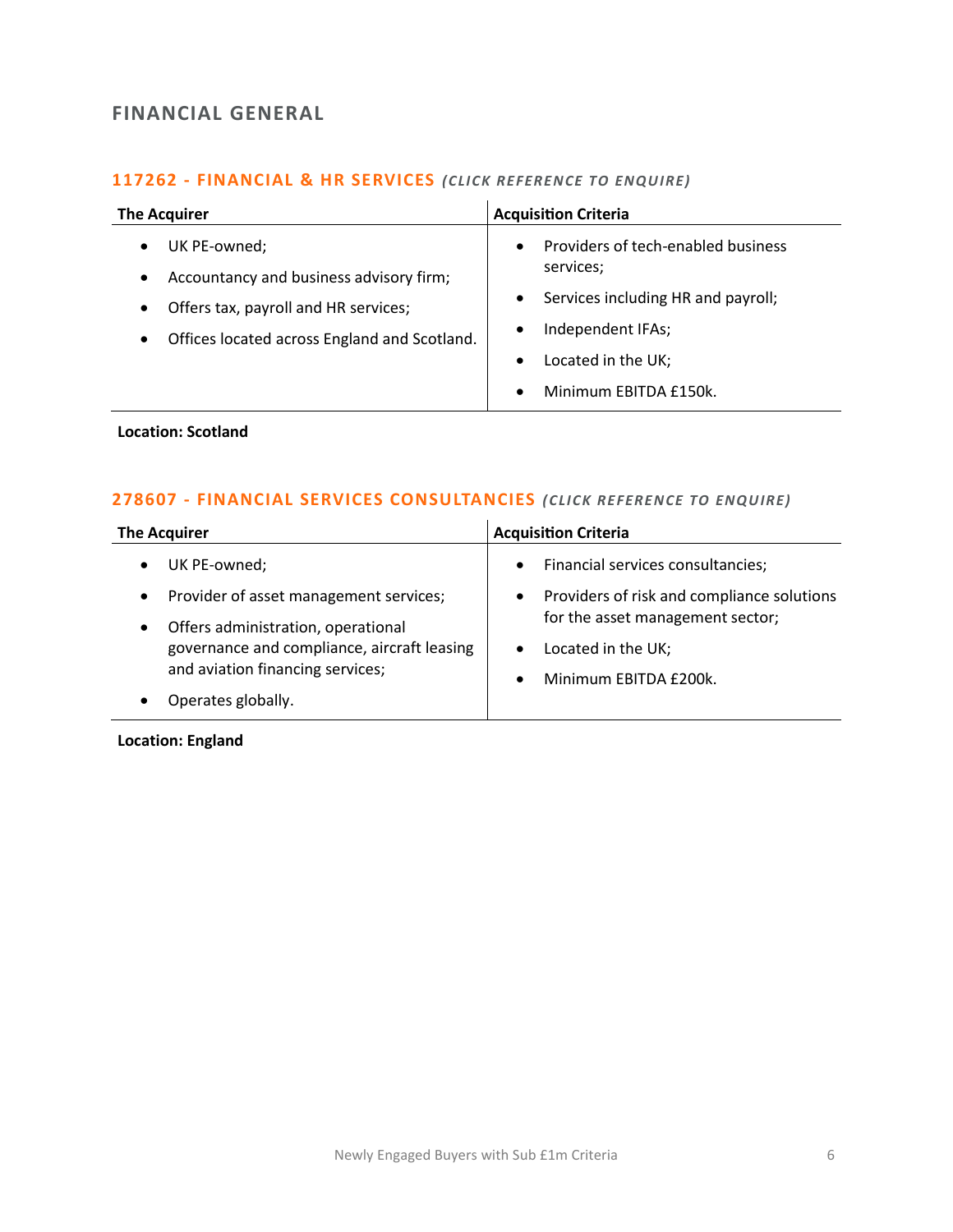# <span id="page-6-0"></span>**FOOD & BEVERAGES**

#### 13847 - **[FOOD FACTORIES](mailto:joanna.hughes@langcliffeinternational.com?subject=13847%20-%20Food%20Factories)** (CLICK REFERENCE TO ENQUIRE)

| <b>The Acquirer</b>                                    | <b>Acquisition Criteria</b>                             |  |
|--------------------------------------------------------|---------------------------------------------------------|--|
| UK privately-owned;<br>$\bullet$                       | Food factories and manufacturers;<br>$\bullet$          |  |
| Manufacturer of beverage ingredients;<br>$\bullet$     | Producing ingredients and flavours for the<br>$\bullet$ |  |
| Manufactures syrups, powders and beverage<br>$\bullet$ | food and beverage market;                               |  |
| toppings;                                              | No interest in coffee machinery or<br>$\bullet$         |  |
| Sells and distributes products to the<br>$\bullet$     | engineering;                                            |  |
| foodservice industry;                                  | Interested in distressed deals;<br>$\bullet$            |  |
| Operates internationally.                              | Located in the UK;<br>$\bullet$                         |  |
|                                                        | EBITDA above £500k.<br>$\bullet$                        |  |
|                                                        |                                                         |  |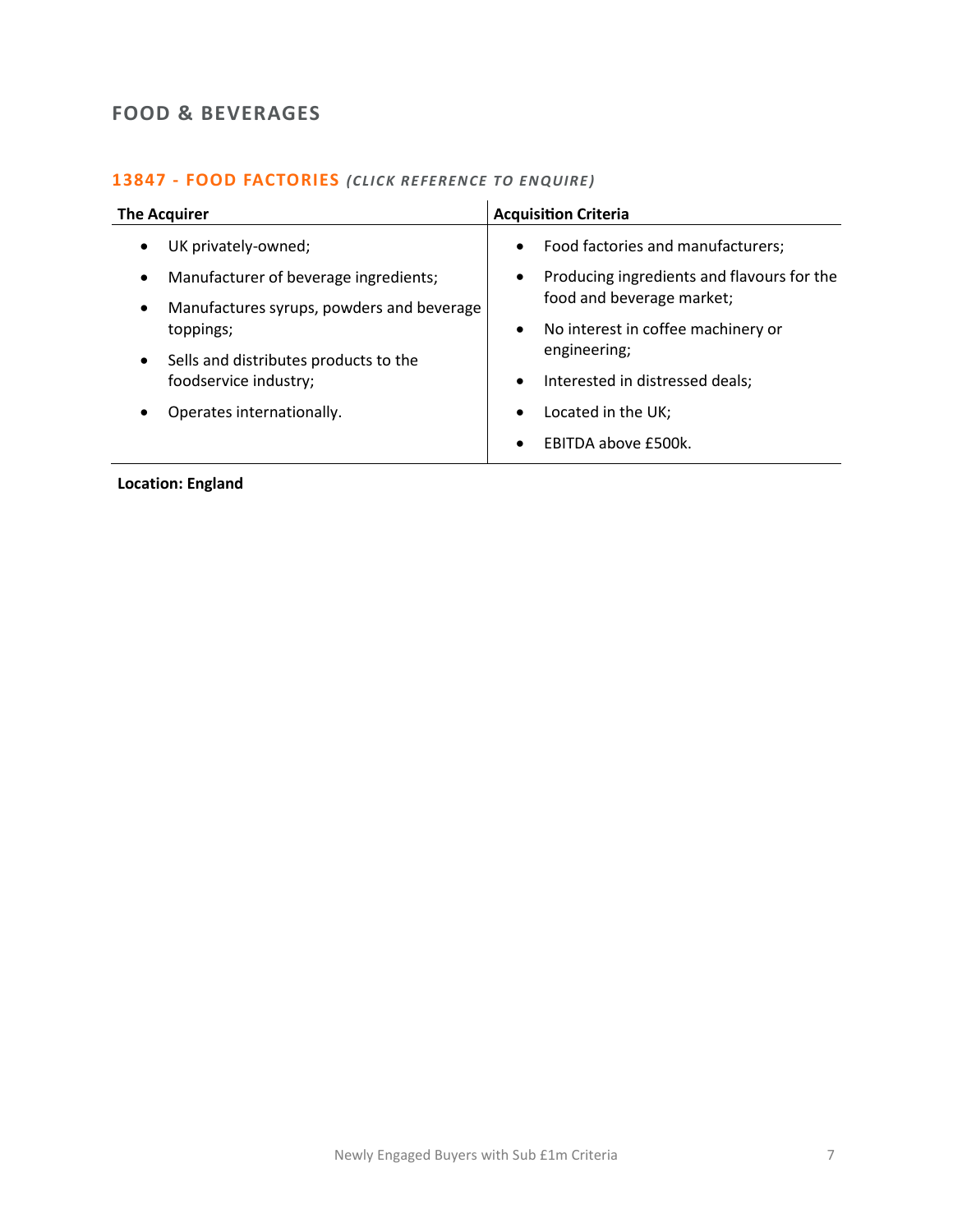# <span id="page-7-0"></span>**HEALTH/PHARMA**

#### **279827 - [DENTAL PRACTICES](mailto:emily.mcdermott@langcliffeinternational.com?subject=279827%20-%20Dental%20Practices)** *(CLICK RE FERE NCE TO ENQUIRE)*

| <b>The Acquirer</b>                                                                                                        | <b>Acquisition Criteria</b>                                                                                                                               |  |
|----------------------------------------------------------------------------------------------------------------------------|-----------------------------------------------------------------------------------------------------------------------------------------------------------|--|
| UK PE-owned;<br>Group of dental practices;<br>Offers routine dental care and aesthetic<br>services;<br>Located in England. | Independent practices and groups of<br>$\bullet$<br>dental practices;<br>Located in England and Wales;<br>$\bullet$<br>Minimum EBITDA £100k.<br>$\bullet$ |  |

#### **Location: England**

#### **263945 - [PROVIDERS OF FOSTER CARE](mailto:eloka.philip@langcliffeinternational.com?subject=263945%20-%20Providers%20of%20Foster%20Care)** *(CLICK RE FEREN CE TO EN QUIRE)*

| <b>The Acquirer</b>                                       | <b>Acquisition Criteria</b>                          |  |
|-----------------------------------------------------------|------------------------------------------------------|--|
| UK privately-owned;                                       | Foster care providers;<br>$\bullet$                  |  |
| Fostering agency;                                         | Agencies delivering foster care and<br>$\bullet$     |  |
| Offers foster care and training;                          | training;                                            |  |
| Expertise in single child fostering, sibling<br>$\bullet$ | Offering care to a range of age groups;<br>$\bullet$ |  |
| groups and teenagers or children with                     | Located in the UK;                                   |  |
| complex needs or disabilities.                            | EBITDA above £500k.<br>$\bullet$                     |  |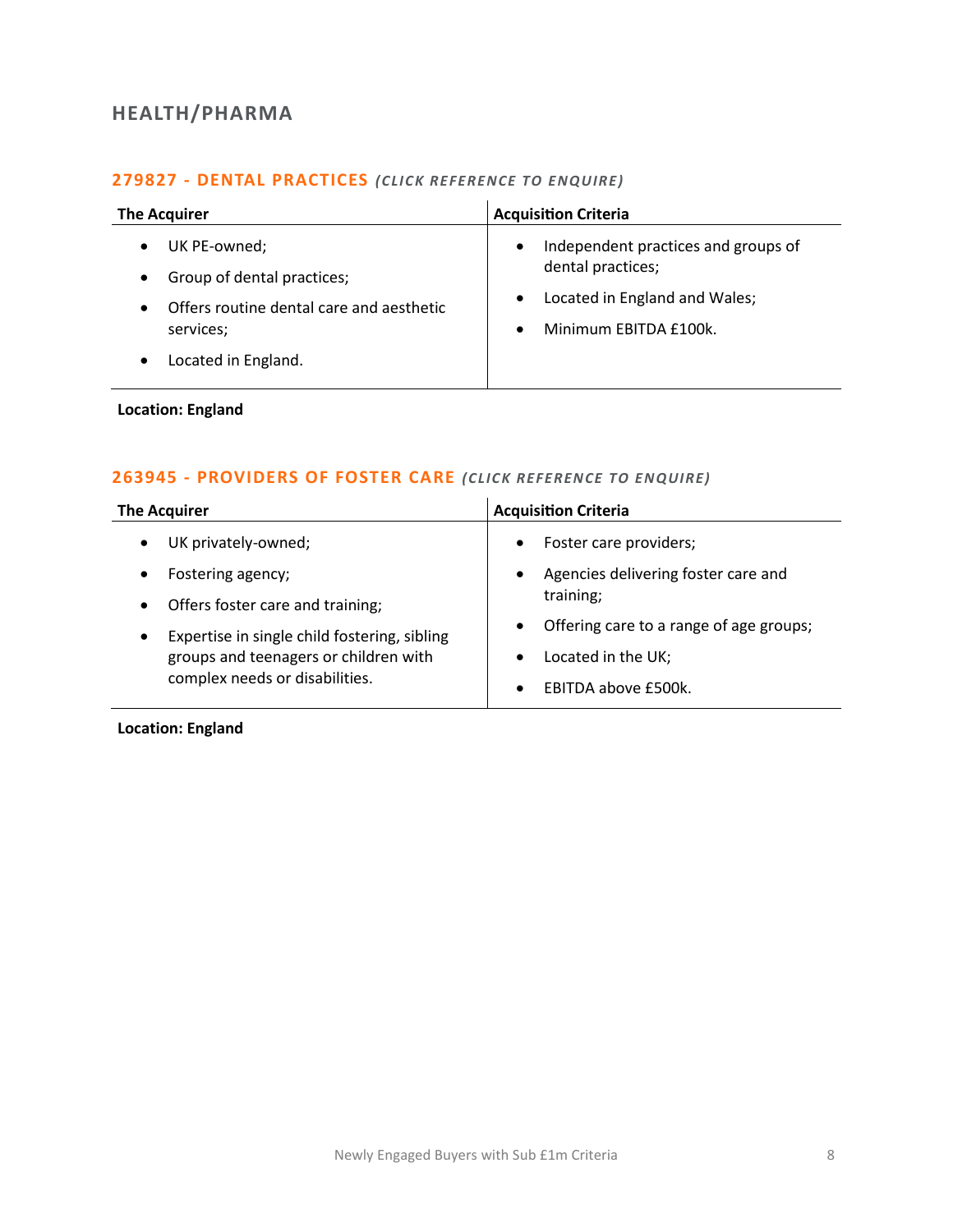# <span id="page-8-0"></span>**HEALTHCARE PROVIDERS**

#### **3553 - [PHARMACIES](mailto:maryia.amrez@langcliffeinternational.com?subject=3553%20-%20Pharmacies)** *(CLICK REFE RENCE TO E NQUIRE )*

| <b>The Acquirer</b>    |                                                                               | <b>Acquisition Criteria</b> |                                                            |
|------------------------|-------------------------------------------------------------------------------|-----------------------------|------------------------------------------------------------|
| $\bullet$<br>$\bullet$ | German PE-owned;<br>Pharmacy chain;                                           | $\bullet$<br>$\bullet$      | Individual pharmacies and/or chains;<br>Located in the UK; |
| $\bullet$              | Operates pharmacies and community health<br>centres;                          | $\bullet$                   | Minimum EBITDA £250k.                                      |
| $\bullet$              | Services include prescriptions and online GP<br>consultancies;                |                             |                                                            |
| $\bullet$              | Offers medicines, treatments and a range of<br>health and wellbeing products; |                             |                                                            |
|                        | Located across the UK.                                                        |                             |                                                            |

#### **Location: England**

#### **277038 - [COMPLEX CARE SERVICES](mailto:emily.mcdermott@langcliffeinternational.com?subject=277038%20-%20Complex%20Care%20Services)** *(CLICK REFEREN CE TO ENQUIRE )*

| <b>The Acquirer</b>                                                                                                 | <b>Acquisition Criteria</b>         |  |
|---------------------------------------------------------------------------------------------------------------------|-------------------------------------|--|
| UK PE-owned;                                                                                                        | Providers of complex care services; |  |
| $\bullet$                                                                                                           | ٠                                   |  |
| Provider of complex care services;                                                                                  | Offering live-in and visiting care; |  |
| $\bullet$                                                                                                           | ٠                                   |  |
| Offers a range of services across palliative,                                                                       | Located in Southern England;        |  |
| $\bullet$                                                                                                           | ٠                                   |  |
| dementia, elderly, disability, couple, complex,                                                                     | Minimum EBITDA £250k.               |  |
| companionship and respite care;                                                                                     | $\bullet$                           |  |
| Offers care to patients with cerebral palsy,<br>$\bullet$<br>MS, Parkinson's and those having suffered a<br>stroke. |                                     |  |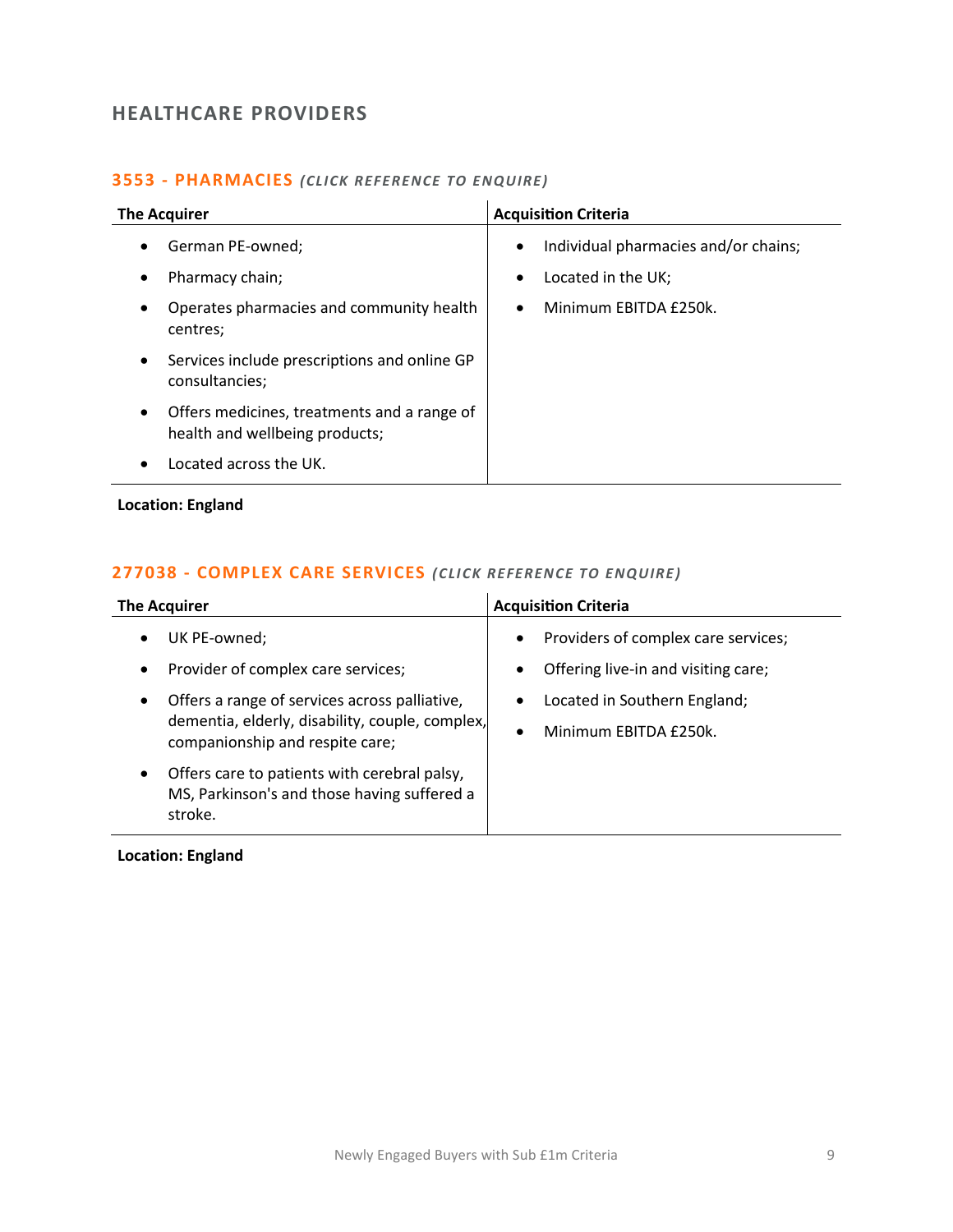#### **279750 - [DOMICILIARY CARE](mailto:eloka.philip@langcliffeinternational.com?subject=279750%20-%20Domiciliary%20Care)** *(CLICK REFE RENCE TO ENQUIRE)*

| <b>The Acquirer</b>                                      | <b>Acquisition Criteria</b>                           |  |
|----------------------------------------------------------|-------------------------------------------------------|--|
| UK privately-owned;                                      | Domiciliary care agencies;<br>$\bullet$               |  |
| Provider of care technology and services;                | Providing bespoke at-home care services;<br>$\bullet$ |  |
| Delivers flexible, tailored domiciliary care;            | Developers of care technology;<br>$\bullet$           |  |
| Develops and supplies software for the care<br>$\bullet$ | Located in the UK;<br>$\bullet$                       |  |
| sector;                                                  | EBITDA above £500k.<br>$\bullet$                      |  |
| Operates nationwide.                                     |                                                       |  |

**Location: England**

# **268188 - [OCCUPATIONAL HEALTH CONSULTANCIES](mailto:millie.maddocks@langcliffeinternational.com?subject=268188%20-%20Occupational%20Health%20Consultancies)** *(CLICK RE FERENCE TO ENQUIRE)*

| <b>The Acquirer</b>                                                                           | <b>Acquisition Criteria</b>                                |  |
|-----------------------------------------------------------------------------------------------|------------------------------------------------------------|--|
| UK PE-owned;<br>$\bullet$                                                                     | Occupational health consultancies and<br>$\bullet$<br>GPs; |  |
| Provider of occupational health, wellness and<br>$\bullet$<br>fitness services;               | Services to include mental health support,<br>$\bullet$    |  |
| Services include sickness and absence<br>$\bullet$<br>management, health surveillance, mental | health checks and alcohol and drug<br>screenings;          |  |
| health support and student health clearance;                                                  | Located in the UK;<br>$\bullet$                            |  |
| Operates across the UK.<br>٠                                                                  | EBITDA between £200k-£2m.<br>$\bullet$                     |  |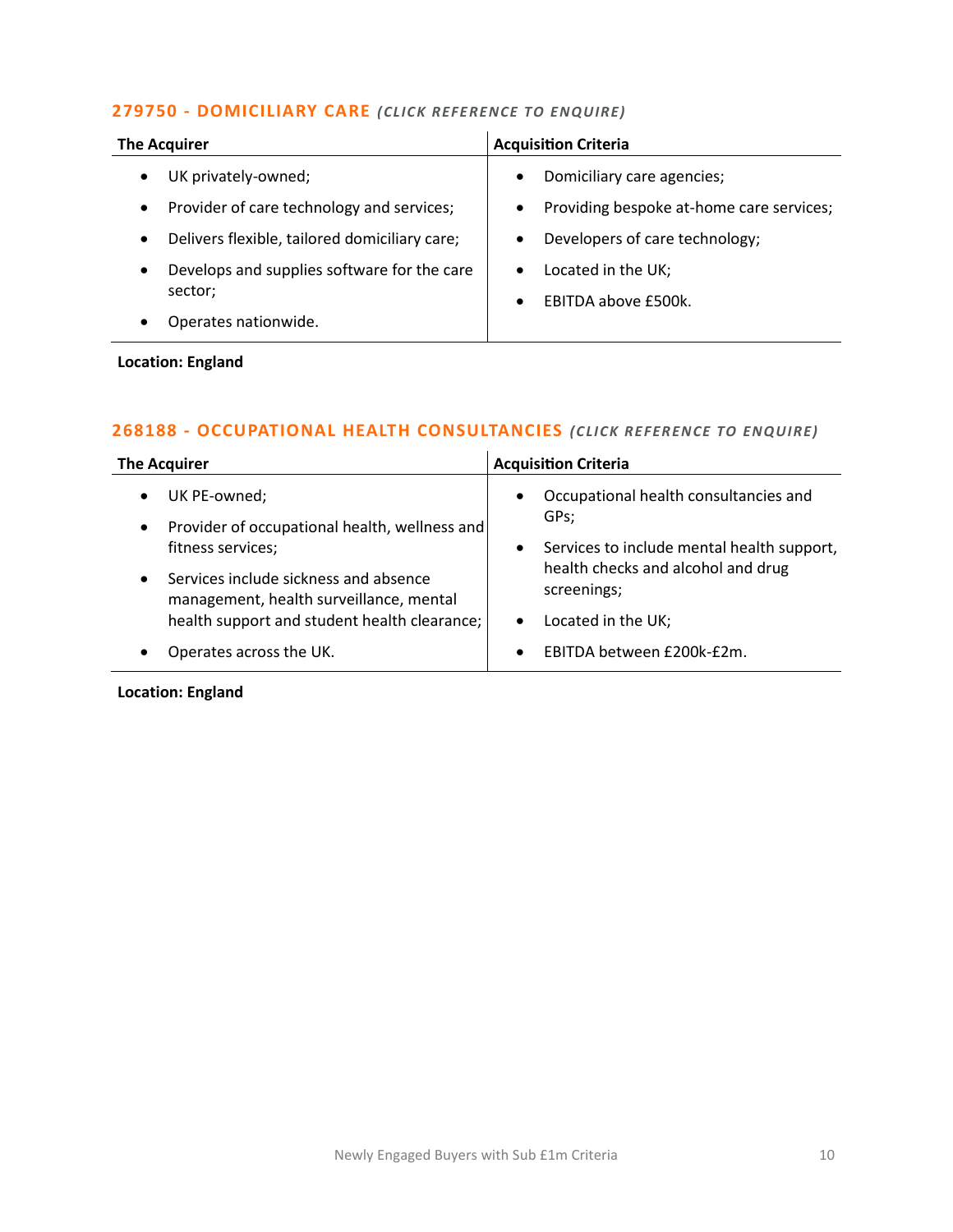#### <span id="page-10-0"></span>**279834 - [REAL ESTATE MANAGEMENT SOFTWARE](mailto:george.davies@langcliffeinternational.com?subject=279834%20-%20Real%20Estate%20Management%20Software)** *(CLICK REFE RENCE TO ENQUIRE)*

| <b>The Acquirer</b>                                                                 | <b>Acquisition Criteria</b>                                   |
|-------------------------------------------------------------------------------------|---------------------------------------------------------------|
| US PE-owned;<br>$\bullet$<br>Software developer offering a cloud-based<br>$\bullet$ | Providers of real estate management<br>$\bullet$<br>software; |
| real estate management platform;                                                    | Focusing on communications<br>$\bullet$                       |
| Provides communication channels, tracking,<br>$\bullet$                             | management and marketing solutions;                           |
| marketing and CRM solutions;                                                        | Located in Europe;<br>$\bullet$                               |
| Serves all real estate end-markets.<br>$\bullet$                                    | Minimum EBITDA US\$500k.<br>$\bullet$                         |

#### **Location: Germany**

#### **279845 - [RECRUITMENT & HR SOFTWARE](mailto:george.davies@langcliffeinternational.com?subject=279845%20-%20Recruitment%20and%20HR%20Software)** *(CLICK REFE RENCE TO E NQUIRE )*

| <b>The Acquirer</b>                                                                                                                                | <b>Acquisition Criteria</b>                                                                                             |
|----------------------------------------------------------------------------------------------------------------------------------------------------|-------------------------------------------------------------------------------------------------------------------------|
| US PE-owned;<br>Software developer offering a recruitment<br>and HRM platform;                                                                     | Developers of recruitment and HR<br>$\bullet$<br>software solutions;<br>Focusing on the temporary staffing<br>$\bullet$ |
| Offers application management, job<br>advertising, staff and shift management and<br>payroll solutions;<br>Focuses on temporary staffing for SMEs. | market;<br>Located in Europe;<br>٠<br>Minimum EBITDA US\$500k.<br>$\bullet$                                             |

#### **Location: Germany**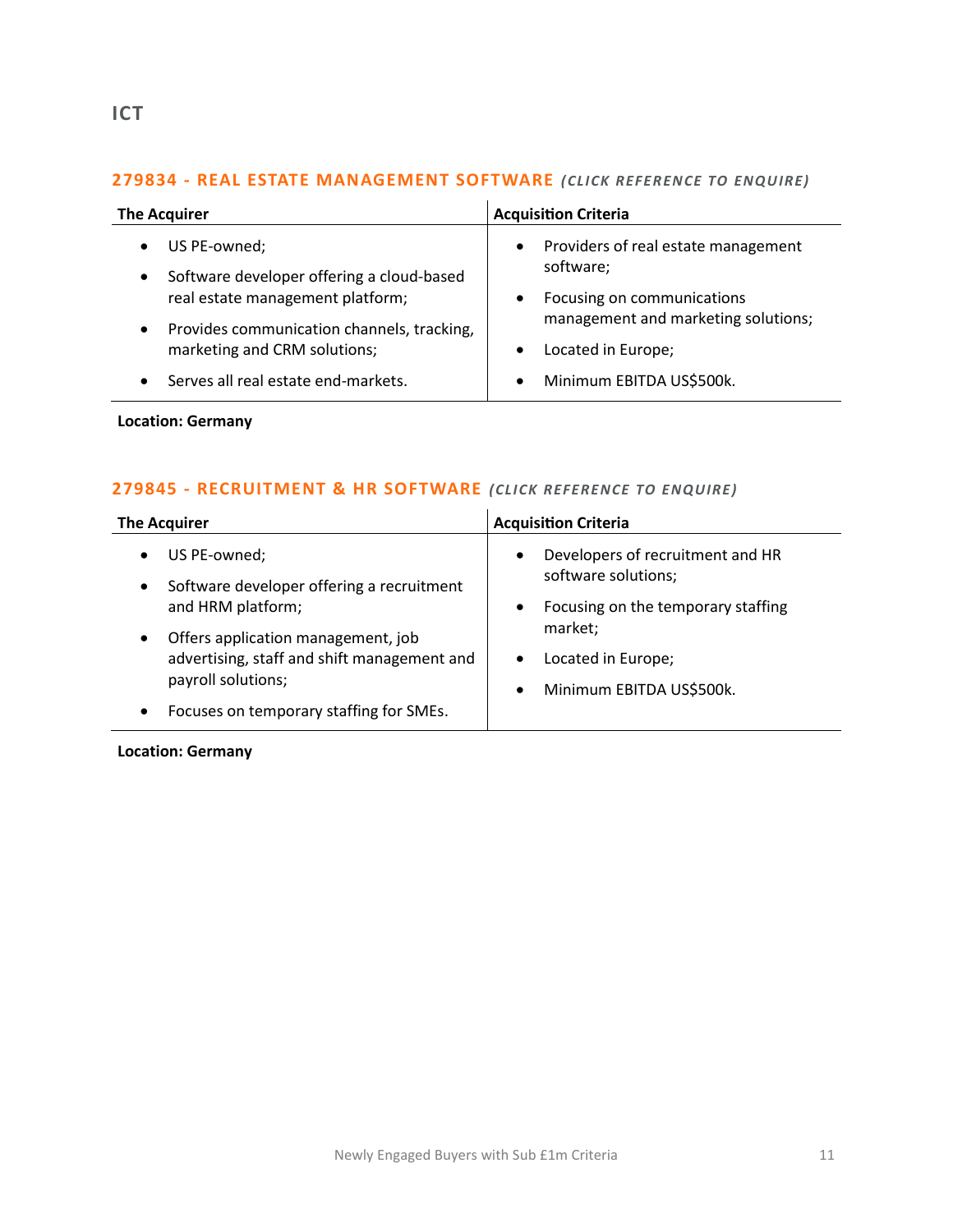#### **279875 - [CUSTOMER RETENTION SOFTWARE](mailto:george.davies@langcliffeinternational.com?subject=279875%20-%20Customer%20Retention%20Software)** *(CLICK REFEREN CE TO ENQUIRE)*

| <b>The Acquirer</b>                                                                                                                                                                                      | <b>Acquisition Criteria</b>                                                                                                                              |
|----------------------------------------------------------------------------------------------------------------------------------------------------------------------------------------------------------|----------------------------------------------------------------------------------------------------------------------------------------------------------|
| US PE-owned;<br>$\bullet$<br>Developer of customer experience, net<br>$\bullet$<br>promoter and employee experience software<br>solutions;                                                               | Developers of customer retention<br>$\bullet$<br>software;<br>Software which measures net promoter<br>$\bullet$<br>scores for medium to large companies; |
| Platform provides reporting, data and<br>$\bullet$<br>actionable insights to optimise relationships;<br>Serves medium and large enterprises;<br>٠<br>Located in the Netherlands and the US.<br>$\bullet$ | Located in Europe or North America;<br>$\bullet$<br>Minimum EBITDA US\$500k.<br>$\bullet$                                                                |

#### **Location: Netherlands**

#### **264378 - [ENTERPRISE IT MANAGED SERVICES](mailto:millie.maddocks@langcliffeinternational.com?subject=264378%20-%20Enterprise%20IT%20Managed%20Services)** *(CLICK REFE RENCE TO EN QUIRE )*

| <b>The Acquirer</b>                                                                                                                                                                                                                                 | <b>Acquisition Criteria</b>                                                                                                                                                                                                                                |
|-----------------------------------------------------------------------------------------------------------------------------------------------------------------------------------------------------------------------------------------------------|------------------------------------------------------------------------------------------------------------------------------------------------------------------------------------------------------------------------------------------------------------|
| UK PE-owned;<br>Provider of data support, managed services<br>$\bullet$<br>and consultancy services;<br>Focuses on Oracle, SQL Server and Cloud<br>$\bullet$<br>technology;<br>Serves mid-market and FTSE 100 clients;<br>Operates internationally. | Providers of enterprise IT managed<br>$\bullet$<br>services;<br>Providers of enterprise database<br>٠<br>management services including<br>infrastructure, consultancy and digital<br>transformation;<br>Located in the UK, Europe and the US;<br>$\bullet$ |
|                                                                                                                                                                                                                                                     | EBITDA between £500k-£2m.<br>$\bullet$                                                                                                                                                                                                                     |

#### **Location: England**

#### **279877 - [LEARNING MANAGEMENT SOFTWARE PLATFORMS](mailto:george.davies@langcliffeinternational.com?subject=279877%20-%20Learning%20Management%20Software%20Platforms)** *(CLICK RE FERENCE TO ENQUIRE )*

| <b>The Acquirer</b>                                             | <b>Acquisition Criteria</b>                               |
|-----------------------------------------------------------------|-----------------------------------------------------------|
| US PE-owned;<br>Developer of a learning management<br>$\bullet$ | Developer of learning management<br>software platforms;   |
| platform;<br>Offers course creation and onboarding<br>$\bullet$ | Including content creation and off-the-<br>shelf courses; |
| management solutions;                                           | Located in Europe and North America;                      |
| Serves all end-markets.                                         | Minimum EBITDA US\$500k.                                  |

#### **Location: Belgium**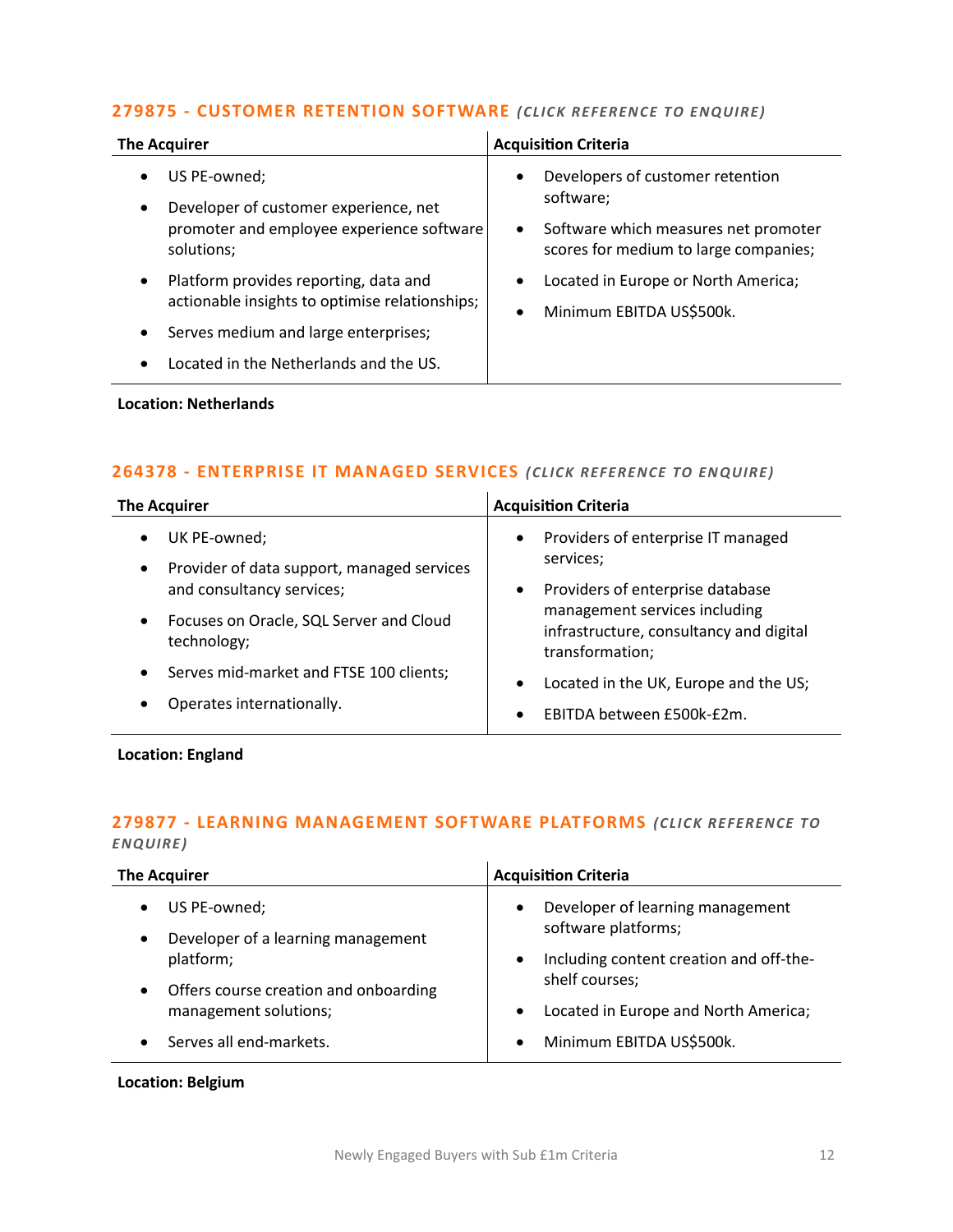#### **271750 - [INTEGRATION & DATA MIGRATION](mailto:emily.mcdermott@langcliffeinternational.com?subject=271750%20-%20Integration%20and%20Data%20Migration)** *(CLICK RE FERENCE TO ENQUIRE)*

| <b>The Acquirer</b>                                                                   | <b>Acquisition Criteria</b>                                                            |
|---------------------------------------------------------------------------------------|----------------------------------------------------------------------------------------|
| UK PE-owned;                                                                          | Integration and data migration specialists;<br>$\bullet$                               |
| Provider of cloud and data migration, and<br>$\bullet$                                | Serving private and public sectors;<br>$\bullet$                                       |
| integration managed services;<br>Customers include private corporations,<br>$\bullet$ | Providers of IT managed services, data<br>$\bullet$<br>consultancy and data analytics; |
| healthcare and government organisations;                                              | Serving the public sector;<br>$\bullet$                                                |
| Located across the UK and the US.                                                     | Located in the UK;<br>$\bullet$                                                        |
|                                                                                       | Turnover between £500k-£5m.<br>$\bullet$                                               |

#### **Location: England**

#### **279969 - [CARRIER MANAGEMENT SOFTWARE](mailto:millie.maddocks@langcliffeinternational.com?subject=279969%20-%20Carrier%20Management%20Software)** (CLICK REFERENCE TO ENQUIRE)

| <b>The Acquirer</b>                                                                   | <b>Acquisition Criteria</b>                                                                |
|---------------------------------------------------------------------------------------|--------------------------------------------------------------------------------------------|
| UK PE-owned;<br>$\bullet$<br>Developer of data-driven delivery software;<br>$\bullet$ | Developers of carrier management<br>$\bullet$<br>software;                                 |
| Supports retailers with checkouts,<br>$\bullet$<br>warehousing, shipping and returns; | Providers of associated technology<br>$\bullet$<br>solutions supporting the retail sector; |
| Platform is used to deliver products to<br>$\bullet$<br>customers worldwide.          | Located in the UK;<br>$\bullet$<br>EBITDA between £250k-£2m.<br>$\bullet$                  |

**Location: England**

#### **265532 - [BACK-OFFICE ACCOUNTANCY SAAS](mailto:george.davies@langcliffeinternational.com?subject=265532%20-%20Back-Office%20Accountancy%20SaaS) (CLICK REFERENCE TO ENQUIRE)**

| <b>The Acquirer</b>                                                              | <b>Acquisition Criteria</b>                                                        |
|----------------------------------------------------------------------------------|------------------------------------------------------------------------------------|
| US PE-owned;<br>Provider of back-office accountancy services;<br>$\bullet$       | Providers of tech-enabled back-office<br>$\bullet$<br>accountancy services;        |
| Services are provided via a SaaS platform;<br>$\bullet$                          | SaaS platforms which provide financial<br>$\bullet$<br>and management information; |
| Services include legal support and business<br>$\bullet$<br>insurance;           | Focusing on small/micro businesses,<br>$\bullet$<br>freelancers and contractors;   |
| Customers include small businesses,<br>$\bullet$<br>freelancers and contractors; | Located in Western Europe;<br>$\bullet$                                            |
| Located in the UK.                                                               | Minimum EBITDA US\$500k.<br>$\bullet$                                              |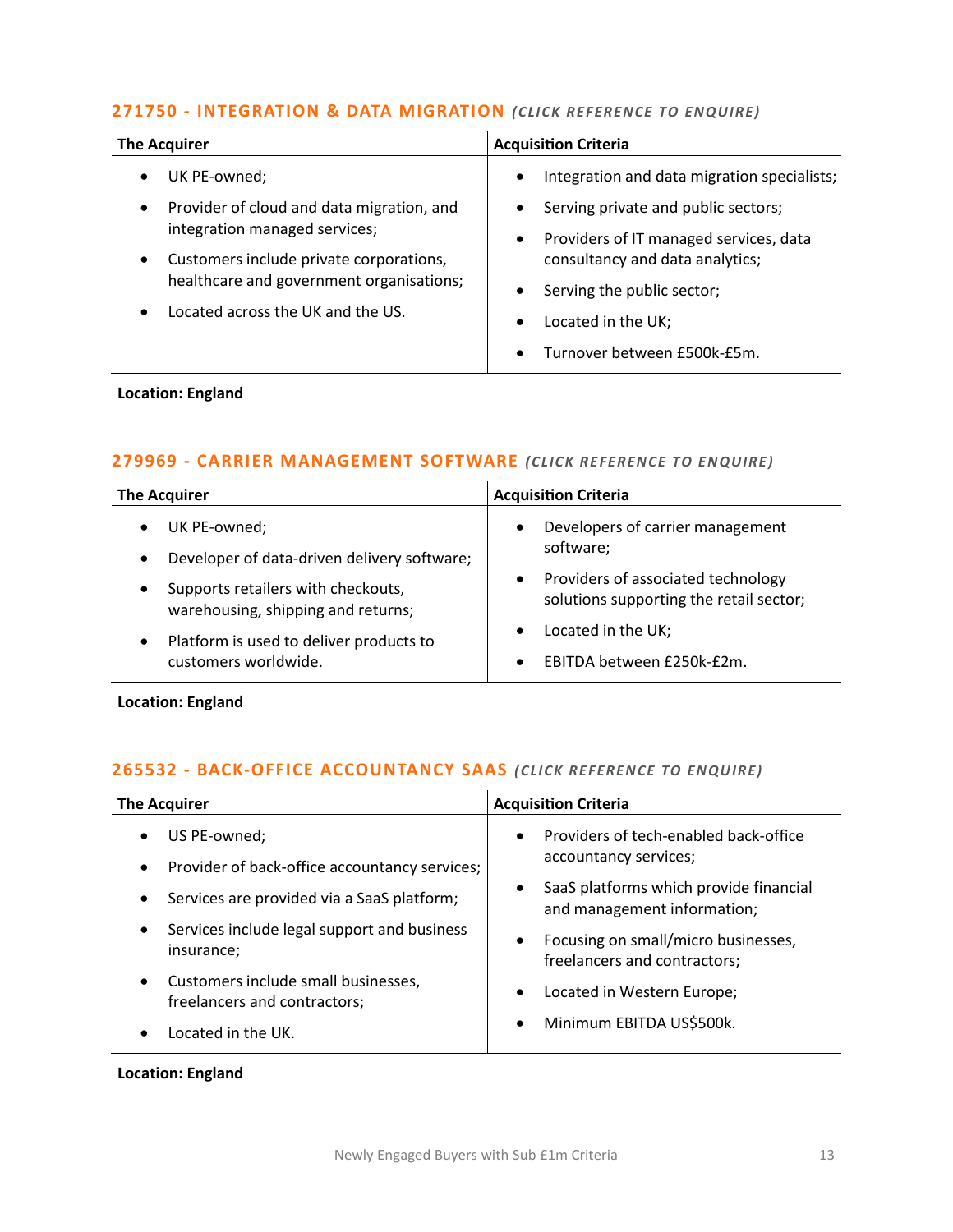# <span id="page-13-0"></span>**INDUSTRIAL/MANUFACTURING**

| <b>The Acquirer</b>                                                                                                                                                                                                                                                                                          | <b>Acquisition Criteria</b>                                                                                                                                                                                                                         |
|--------------------------------------------------------------------------------------------------------------------------------------------------------------------------------------------------------------------------------------------------------------------------------------------------------------|-----------------------------------------------------------------------------------------------------------------------------------------------------------------------------------------------------------------------------------------------------|
| Dutch PE-owned;<br>$\bullet$<br>Manufacturer and distributor of high-<br>$\bullet$<br>pressure cleaners, steam cleaners and car<br>and train washing systems;<br>Offers a range of products, including high<br>٠<br>pressure cleaners, floor cleaners, vehicle<br>washing systems and weed control machines; | Manufacturers and distributors of<br>$\bullet$<br>industrial cleaning systems;<br>Offering products including water and<br>steam cleaners, floor cleaners and weed<br>control machines;<br>Located in the Benelux, Germany and the<br>٠<br>Nordics; |
| Distributes products through a global dealer<br>$\bullet$<br>network;                                                                                                                                                                                                                                        | Minimum EBITDA €500k.                                                                                                                                                                                                                               |
| Own production and sales sites located<br>٠<br>across the Netherlands, Belgium and<br>Germany.                                                                                                                                                                                                               |                                                                                                                                                                                                                                                     |

#### **280114 - [INDUSTRIAL CLEANING SYSTEMS](mailto:poppy.briggs@langcliffeinternational.com?subject=280114%20-%20Industrial%20Cleaning%20Systems)** (CLICK REFERENCE TO ENQUIRE)

#### **Location: Belgium**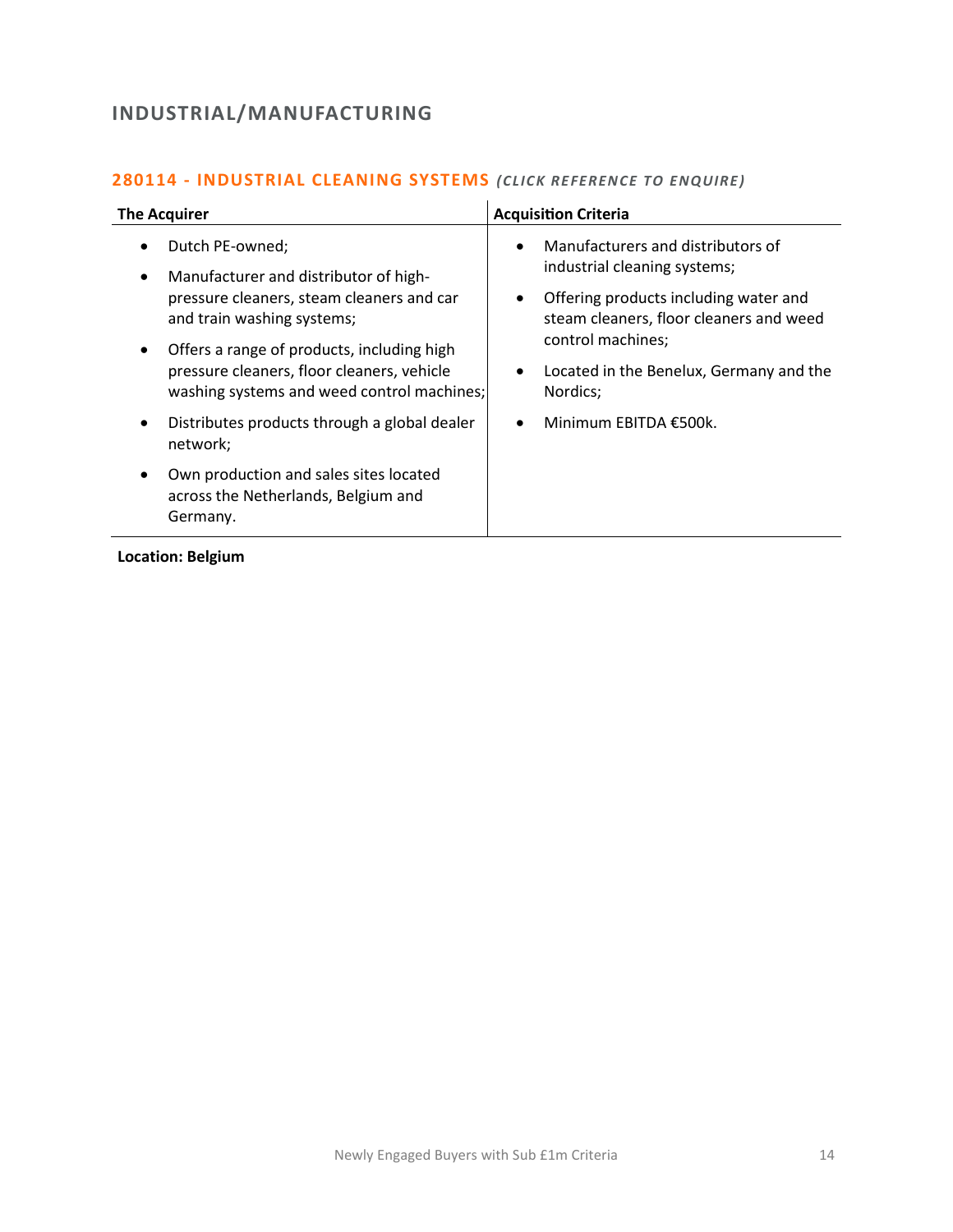# <span id="page-14-0"></span>**MARKETING COMMUNICATIONS**

#### **272719 - [MARKET RESEARCH AGENCIES](mailto:poppy.briggs@langcliffeinternational.com?subject=272719%20-%20Market%20Research%20Agencies)** *(CLICK RE FERENCE TO EN QUIRE)*

| <b>The Acquirer</b>                                                                                                                                                                                                                                                                   | <b>Acquisition Criteria</b>                                                                                                                                                                                                  |
|---------------------------------------------------------------------------------------------------------------------------------------------------------------------------------------------------------------------------------------------------------------------------------------|------------------------------------------------------------------------------------------------------------------------------------------------------------------------------------------------------------------------------|
| Belgian PE-owned;<br>٠<br>Market research agency;<br>$\bullet$<br>Offers research solutions, data collection and<br>٠<br>analytics and consultancy services;<br>Sectors served include telecoms, banking,<br>٠<br>energy, FMCG, transport;<br>International client base.<br>$\bullet$ | Full-service market research agencies;<br>$\bullet$<br>Offering a range of data-based research,<br>$\bullet$<br>analytics and consultancy services;<br>Located in Europe;<br>$\bullet$<br>Minimum EBITDA €500k.<br>$\bullet$ |
|                                                                                                                                                                                                                                                                                       |                                                                                                                                                                                                                              |

**Location: Belgium**

#### 10385 - [DIGITAL MARKETING AGENCIES](mailto:maryia.amrez@langcliffeinternational.com?subject=10385%20-%20Digital%20Marketing%20Agencies) (CLICK REFERENCE TO ENQUIRE)

| <b>The Acquirer</b>                                                                                                                  | <b>Acquisition Criteria</b>                                           |
|--------------------------------------------------------------------------------------------------------------------------------------|-----------------------------------------------------------------------|
| UK PE-owned;<br>$\bullet$                                                                                                            | Digital marketing agencies;<br>$\bullet$                              |
| Search engine optimisation and digital<br>$\bullet$<br>marketing firm;                                                               | Located in the UK;<br>$\bullet$<br>Minimum EBITDA £500k.<br>$\bullet$ |
| Services include international SEO, UK SEO,<br>$\bullet$<br>strategy, link building, article writing, social<br>media and online PR; |                                                                       |
| Operates across the UK.<br>٠                                                                                                         |                                                                       |

**Location: England**

# **279977 - [ONLINE MEDIA PUBLISHERS](mailto:emily.mcdermott@langcliffeinternational.com?subject=279977%20-%20Online%20Media%20Publishers)** *(CLICK REFE RENCE TO EN QUIRE)*

| <b>The Acquirer</b>              | <b>Acquisition Criteria</b>   |
|----------------------------------|-------------------------------|
| UK PE-owned;                     | Online media publishers;      |
| $\bullet$                        | $\bullet$                     |
| Online media outlet;             | Serving financial markets;    |
| $\bullet$                        | $\bullet$                     |
| Reporting on European start-ups; | Located in the UK and Europe; |
| $\bullet$                        | $\bullet$                     |
| Located in the UK.               | EBITDA £250k.<br>$\bullet$    |
|                                  |                               |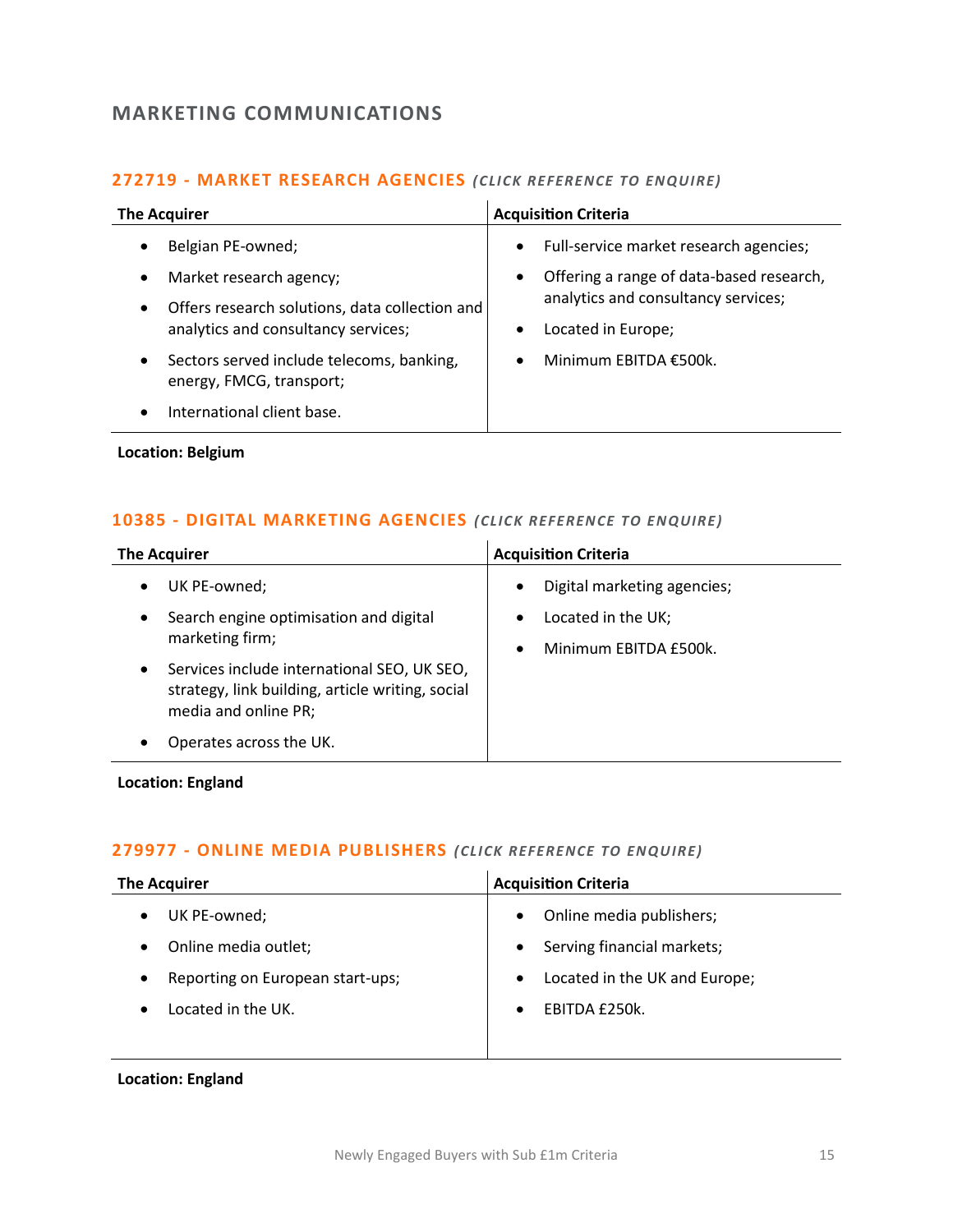# <span id="page-15-0"></span>**PLASTICS & PACKAGING**

#### **280058 - [SPECIALITY PVC CHEMICALS](mailto:millie.maddocks@langcliffeinternational.com?subject=280058%20-%20Speciality%20PVC%20Chemicals)** *(CLICK REFE RENCE TO EN QUIRE)*

| <b>The Acquirer</b>                                                                                           | <b>Acquisition Criteria</b>                                                                                    |
|---------------------------------------------------------------------------------------------------------------|----------------------------------------------------------------------------------------------------------------|
| UK PE-owned;<br>Manufacturer and distributor of speciality<br>$\bullet$<br>chemicals, polymers and additives; | Manufacturers and distributors of<br>$\bullet$<br>speciality PVC chemicals;<br>Located in Europe;<br>$\bullet$ |
| Products include liquid PVCs, acrylics,<br>$\bullet$<br>plastisols and colour dispersions;                    | EBITDA between £250k-£3m.<br>$\bullet$                                                                         |
| Supplies industrial end markets across<br>$\bullet$<br>Europe.                                                |                                                                                                                |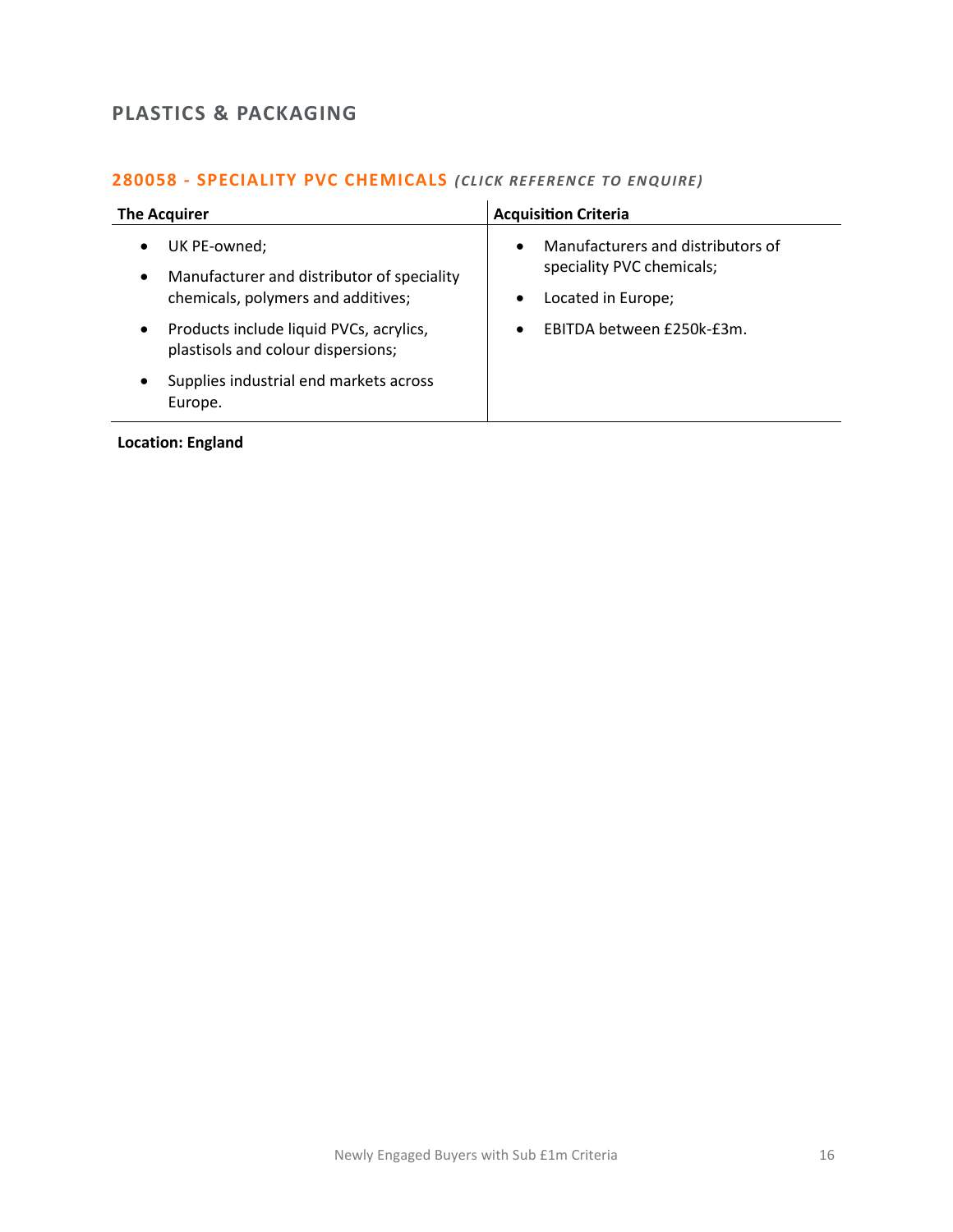# <span id="page-16-0"></span>**PRINT**

### **280006 - [PRINTING COMPANIES](mailto:jack.hutchinson@langcliffeinternational.com?subject=280006%20-%20Printing%20Companies)** *(CLICK RE FERENCE TO EN QUIRE)*

| <b>The Acquirer</b>                                                       | <b>Acquisition Criteria</b>                                               |
|---------------------------------------------------------------------------|---------------------------------------------------------------------------|
| UK privately-owned;<br>$\bullet$                                          | Printing companies;<br>$\bullet$                                          |
| Commercial printing provider;<br>$\bullet$                                | Providers of print management services;<br>$\bullet$                      |
| Offers digital, litho and large format printing<br>$\bullet$<br>services; | Serving numerous sectors;<br>$\bullet$<br>Located in the UK;<br>$\bullet$ |
| Products include booklets, brochures and<br>$\bullet$<br>business cards.  | EBITDA above £500k.<br>$\bullet$                                          |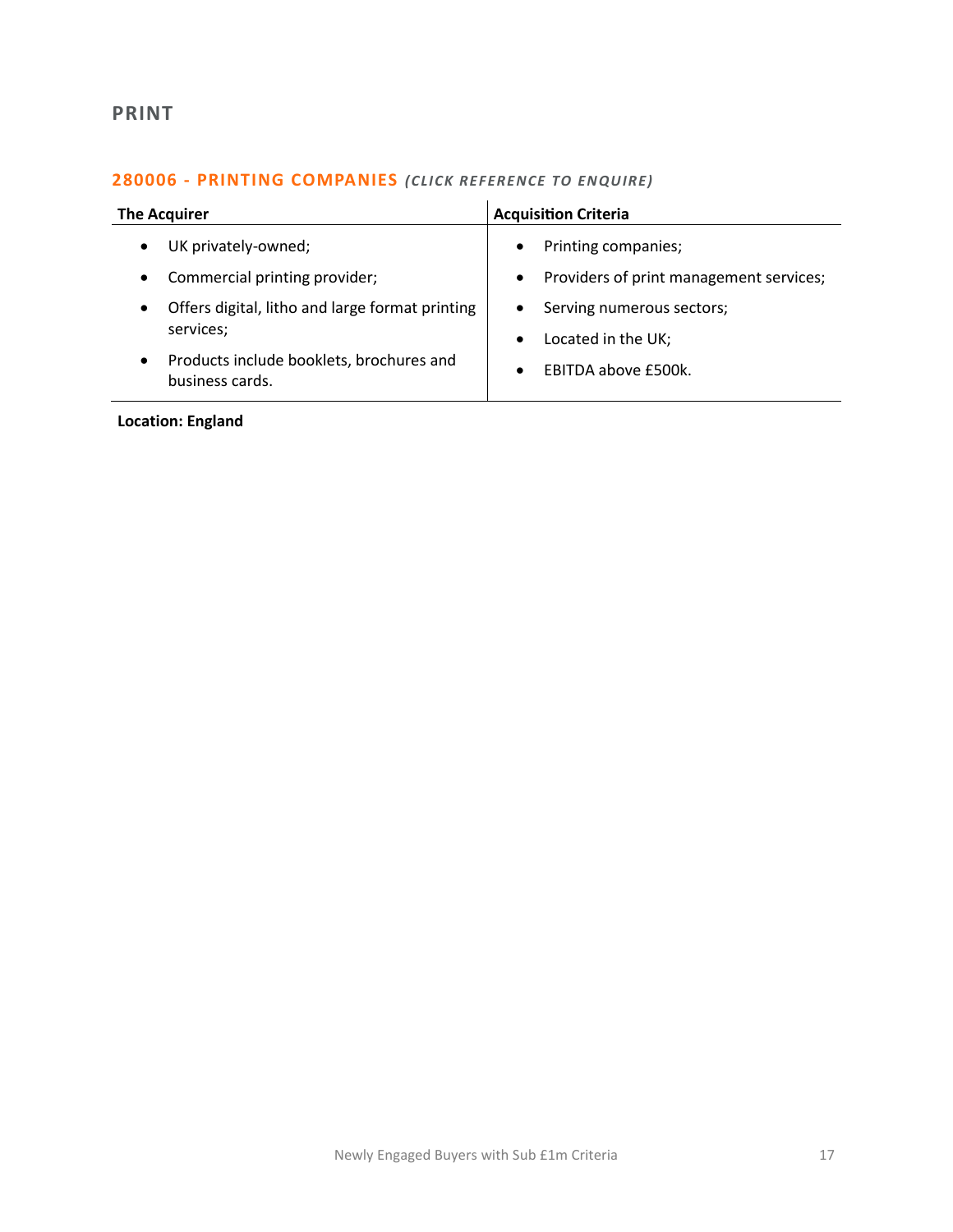# <span id="page-17-0"></span>**RECRUITMENT**

#### **279922 - [TEMPORARY STAFFING](mailto:poppy.briggs@langcliffeinternational.com?subject=279922%20-%20Temporary%20Staffing)** *(CLICK RE FERENCE TO EN QUIRE)*

| <b>The Acquirer</b>                                                                                                                                                                                           | <b>Acquisition Criteria</b>                                                                                                                                                                                            |
|---------------------------------------------------------------------------------------------------------------------------------------------------------------------------------------------------------------|------------------------------------------------------------------------------------------------------------------------------------------------------------------------------------------------------------------------|
| Belgian PE-owned;<br>$\bullet$<br>Group of staffing companies;<br>Specialises in placing flexible workers;<br>$\bullet$<br>Places workers that are in the Netherlands<br>$\bullet$<br>for a temporary period; | Temporary staffing companies;<br>٠<br>Specialising in placing foreign workers into<br>٠<br>blue collar positions in the Netherlands;<br>Located in the Netherlands;<br>$\bullet$<br>Minimum EBITDA €500k.<br>$\bullet$ |
| Active across the horticulture, agriculture,<br>$\bullet$<br>food, logistics and other technical industries;<br>Places candidates across the Netherlands.                                                     |                                                                                                                                                                                                                        |

#### **Location: Netherlands**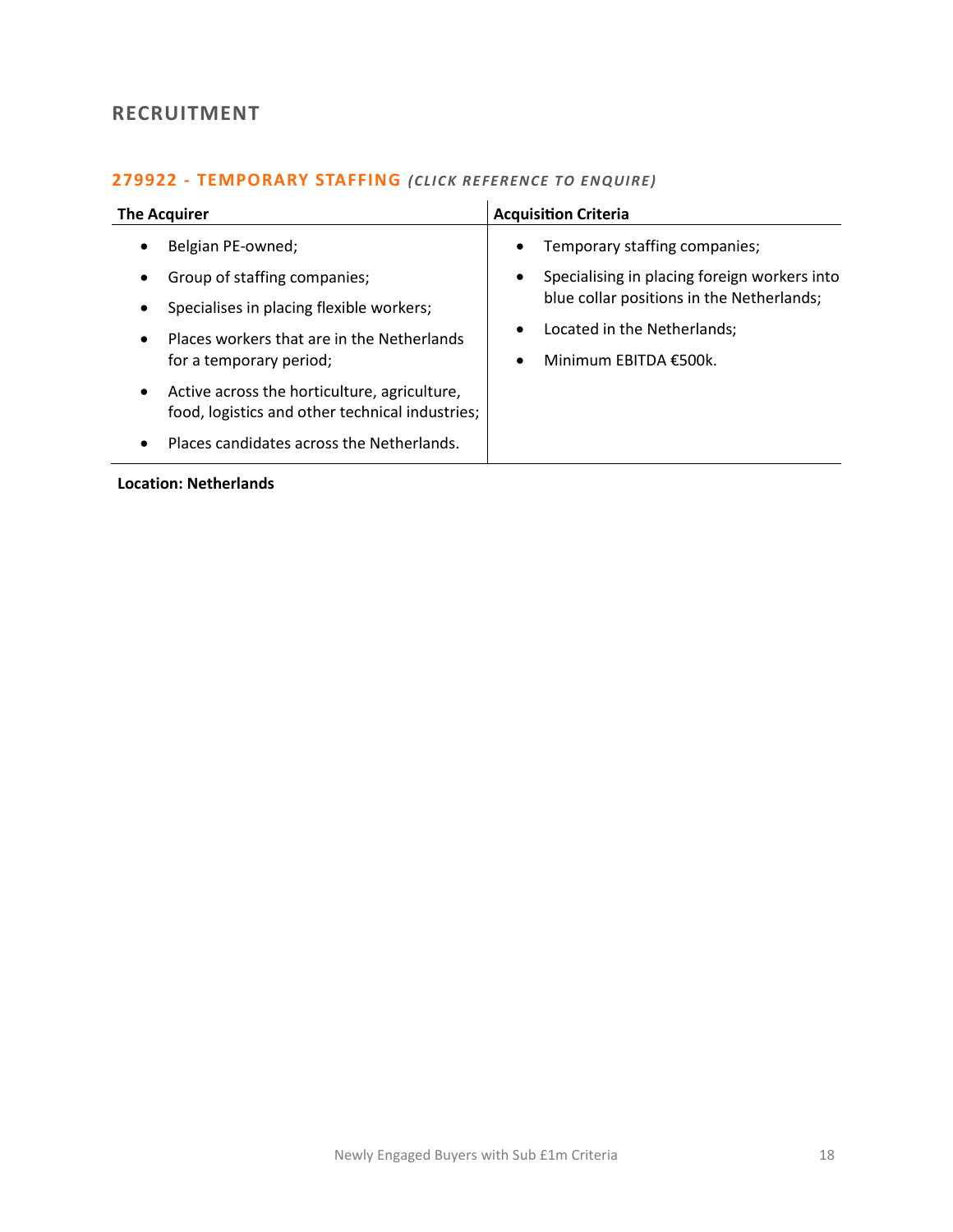# <span id="page-18-0"></span>**RETAIL/CONSUMER**

#### **280115 - [SEMI-PROFESSIONAL & PROFESSIONAL TOOLS](mailto:poppy.briggs@langcliffeinternational.com?subject=280115%20-%20Semi-Professional%20and%20Professional%20Tools)** *(CLICK REFEREN CE TO ENQUIRE )*

| <b>The Acquirer</b>                                                                                                                                                      | <b>Acquisition Criteria</b>                                                                                                      |
|--------------------------------------------------------------------------------------------------------------------------------------------------------------------------|----------------------------------------------------------------------------------------------------------------------------------|
| Dutch PE-owned;<br>$\bullet$<br>Online retailer of tools;<br>$\bullet$                                                                                                   | E-commerce platforms selling semi-<br>$\bullet$<br>professional and professional tools;                                          |
| Offers professional and semi-professional<br>$\bullet$<br>tools to businesses and individual customers;<br>Markets products on its own branded<br>$\bullet$<br>websites; | Operating B2B and B2C;<br>Located in the Benelux, Germany and the<br>$\bullet$<br>Nordics;<br>Minimum EBITDA €500k.<br>$\bullet$ |
| Distributes products across the Netherlands,<br>$\bullet$<br>Belgium, France and Spain.                                                                                  |                                                                                                                                  |

**Location: Netherlands**

#### **277799 - [E-COMMERCE BRANDS](mailto:lauren.parker@langcliffeinternational.com?subject=277799%20-%20E-Commerce%20Brands)** *(CLICK RE FERENCE TO EN QUIRE)*

| <b>The Acquirer</b>                                                                           | <b>Acquisition Criteria</b>                                                  |
|-----------------------------------------------------------------------------------------------|------------------------------------------------------------------------------|
| German privately-owned;<br>$\bullet$<br>Diversified portfolio of Amazon sellers;<br>$\bullet$ | Brands and products being sold through<br>$\bullet$<br>online market places; |
| Acquires and develops products and<br>$\bullet$                                               | Significant share of sales through Amazon;                                   |
| companies for retail transactions through<br>Amazon;                                          | Everyday consumer essentials and<br>evergreen products;                      |
| Focuses on everyday staples such as pet,<br>$\bullet$<br>garden, home and fitness products;   | Particular interest in baby and pet<br>products;                             |
| Backed by leading VC firms;<br>٠                                                              | No interest in consumer electronics;<br>٠                                    |
| Investment teams in the UK, the US and<br>$\bullet$                                           | Located globally;                                                            |
| China.                                                                                        | Sales between €800k-€20m.                                                    |

 $\mathcal{L}$ 

**Location: Germany**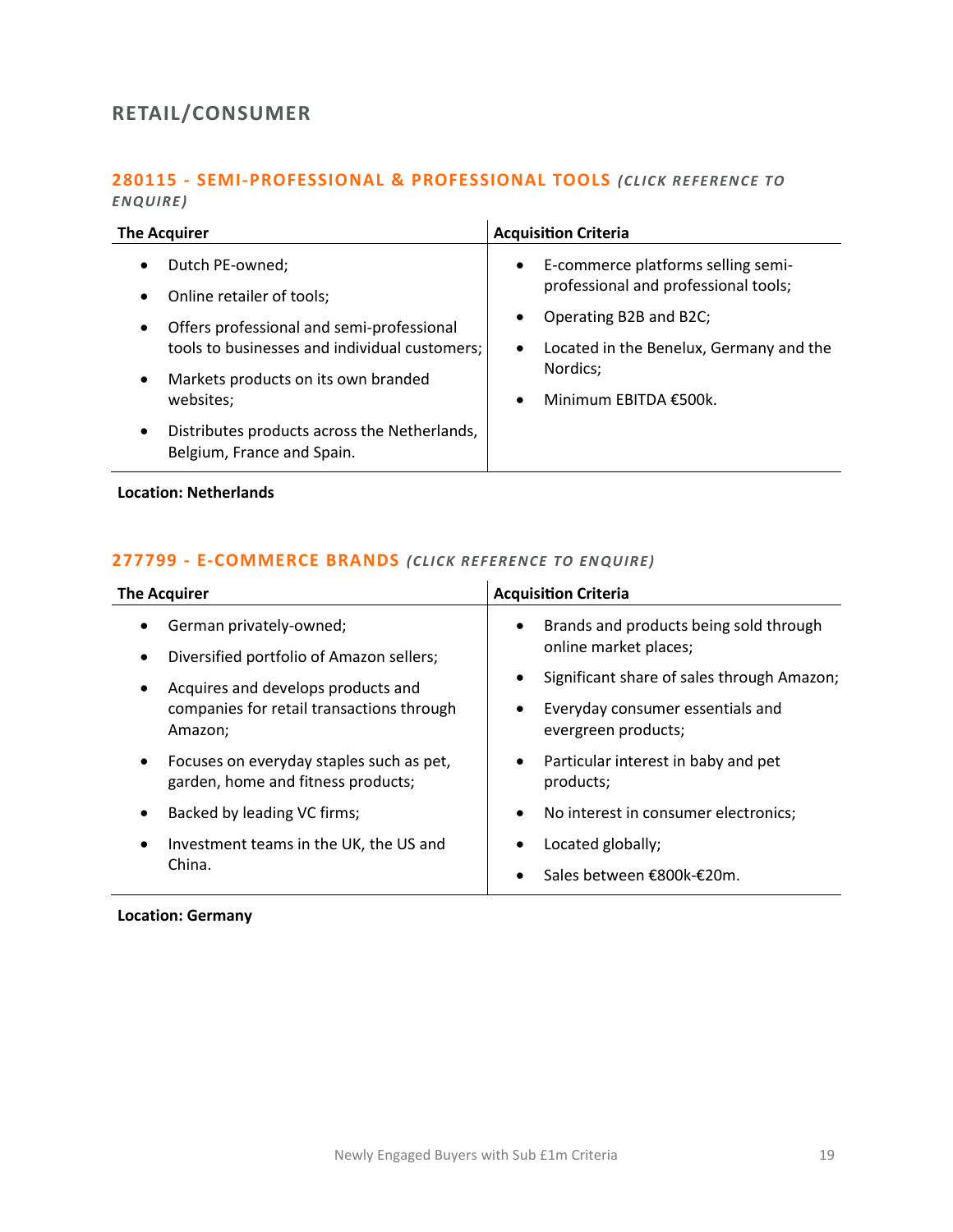#### **253828 - [BESPOKE KITCHENS](mailto:emily.mcdermott@langcliffeinternational.com?subject=253828%20-%20Bespoke%20Kitchens)** *(CLICK RE FERE NCE TO ENQUIRE)*

| <b>The Acquirer</b>                                                                                     | <b>Acquisition Criteria</b>                                                                                                                                         |
|---------------------------------------------------------------------------------------------------------|---------------------------------------------------------------------------------------------------------------------------------------------------------------------|
| UK PE-owned;<br>Designer, manufacturer and installer of<br>luxury kitchens;<br>Showrooms across the UK. | Retailers and manufacturers of bespoke<br>$\bullet$<br>kitchens;<br>Suppliers of kitchen worktops and<br>appliances;<br>Located in the UK;<br>Minimum EBITDA £100k. |

#### **Location: England**

#### **277880 - [FBA BUSINESSES](mailto:lauren.parker@langcliffeinternational.com?subject=277880%20-%20FBA%20Businesses)** *(CLICK REFE RENCE TO EN QUIRE )*

| <b>The Acquirer</b>                                        | <b>Acquisition Criteria</b>                        |
|------------------------------------------------------------|----------------------------------------------------|
| Germany privately-owned;                                   | Distributors of own-brand consumer<br>$\bullet$    |
| Aggregator of e-commerce brands;                           | goods;                                             |
| Acquires and internationally develops<br>$\bullet$         | Trading on Amazon or D2C;<br>$\bullet$             |
| Amazon FBA businesses;                                     | Strong performance history and growth<br>$\bullet$ |
| Backed by a group of international investors;<br>$\bullet$ | potential;                                         |
| Over US\$550m in debt and equity available<br>$\bullet$    | Located globally;                                  |
| for investment.                                            | EBITDA above €500k.                                |
|                                                            |                                                    |

**Location: Germany**

#### **276351 - [GIFTWARE BRANDS](mailto:millie.maddocks@langcliffeinternational.com?subject=276351%20-%20Giftware%20Brands)** *(CLICK RE FERENCE TO ENQUIRE)*

| <b>The Acquirer</b>                                                      | <b>Acquisition Criteria</b>                                  |
|--------------------------------------------------------------------------|--------------------------------------------------------------|
| UK PE-owned;<br>٠                                                        | Giftware brands specialising in socks;<br>$\bullet$          |
| Designer and manufacturer of quirky and<br>٠<br>colourful branded socks; | Located in the UK;<br>EBITDA between £250k-£2m.<br>$\bullet$ |
| Products sold via their online store;                                    |                                                              |
| Operates globally.<br>٠                                                  |                                                              |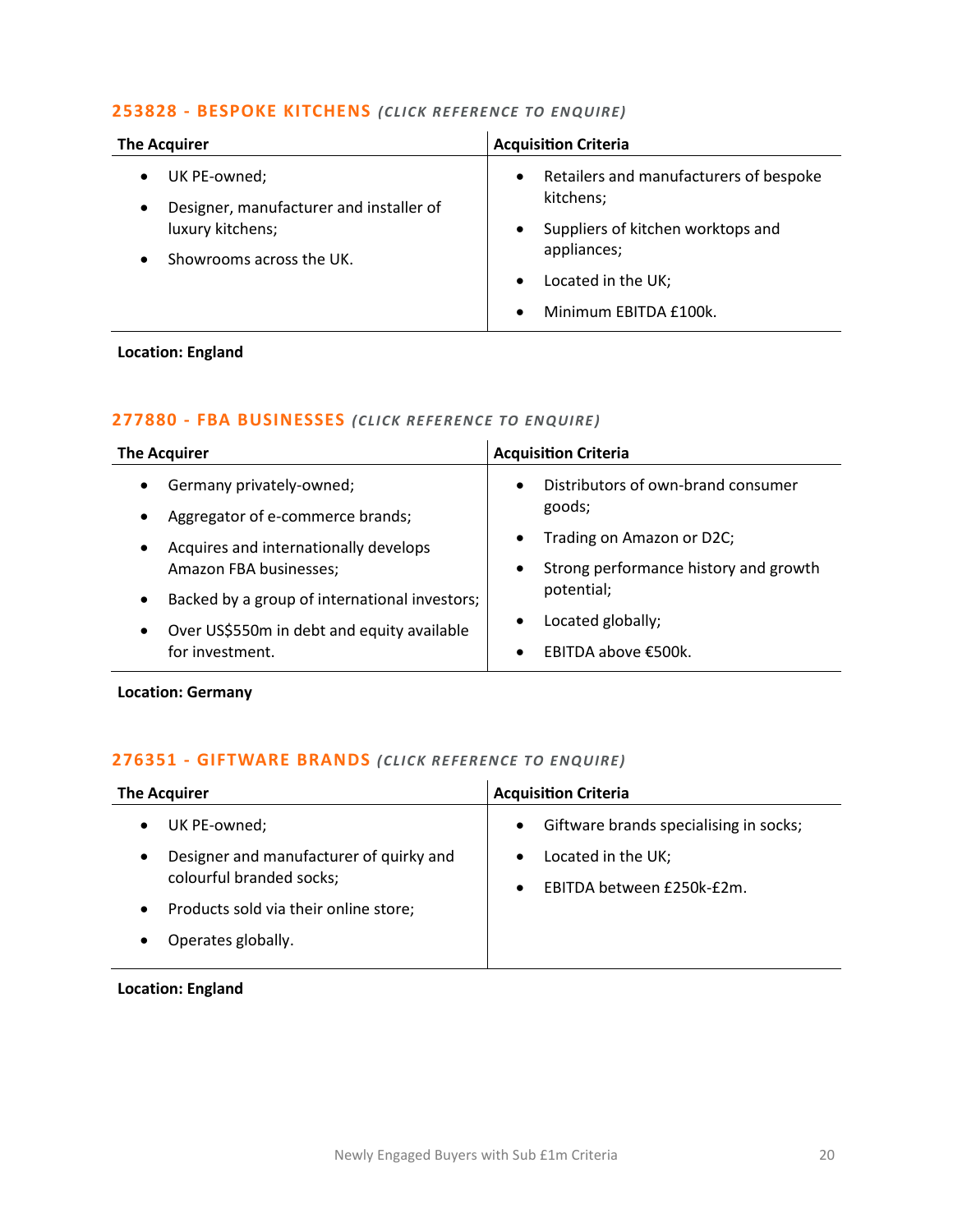#### **269039 - [PREMIUM FISH FEED](mailto:poppy.briggs@langcliffeinternational.com?subject=269039%20-%20Premium%20Fish%20Feed)** *(CLICK REFE RENCE TO EN QUIRE)*

| <b>Acquisition Criteria</b><br><b>The Acquirer</b>                                                                           |                                      |
|------------------------------------------------------------------------------------------------------------------------------|--------------------------------------|
| Dutch PE-owned;<br>$\bullet$<br>$\bullet$                                                                                    | Manufacturers of premium fish feed;  |
| Manufacturer of fish feed;<br>$\bullet$<br>$\bullet$                                                                         | Serving ornamental or aquaculture    |
| markets;<br>Serves hobbyists, breeders and public<br>$\bullet$<br>aquaria's;<br>$\bullet$                                    | Located in Europe, North America and |
| Asia;<br>Products include pellets, flakes, frozen<br>$\bullet$<br>formula and seaweed;<br>Minimum EBITDA €300k.<br>$\bullet$ |                                      |
| Operates across Europe and APAC.<br>٠                                                                                        |                                      |

#### **Location: Belgium**

#### **278015 - [AMAZON CONSUMER BRANDS](mailto:jack.hutchinson@langcliffeinternational.com?subject=278015%20-%20Amazon%20Consumer%20Brands)** (CLICK REFERENCE TO ENQUIRE)

| <b>The Acquirer</b>                                                                   | <b>Acquisition Criteria</b>                                         |
|---------------------------------------------------------------------------------------|---------------------------------------------------------------------|
| UK privately-owned;<br>$\bullet$                                                      | Amazon consumer brands;<br>$\bullet$                                |
| Consumer products company that buys,<br>$\bullet$<br>builds and scales Amazon brands; | E-tailers that need help with building and<br>$\bullet$<br>scaling; |
| Uses a data-driven approach to acquire,<br>$\bullet$<br>operate and scale brands;     | Must have considerable growth potential;<br>$\bullet$               |
|                                                                                       | Any consumer market;                                                |
| Backed by institutional investors;<br>$\bullet$                                       | EBITDA above £250k.<br>$\bullet$                                    |
| Operates globally.<br>٠                                                               |                                                                     |
|                                                                                       |                                                                     |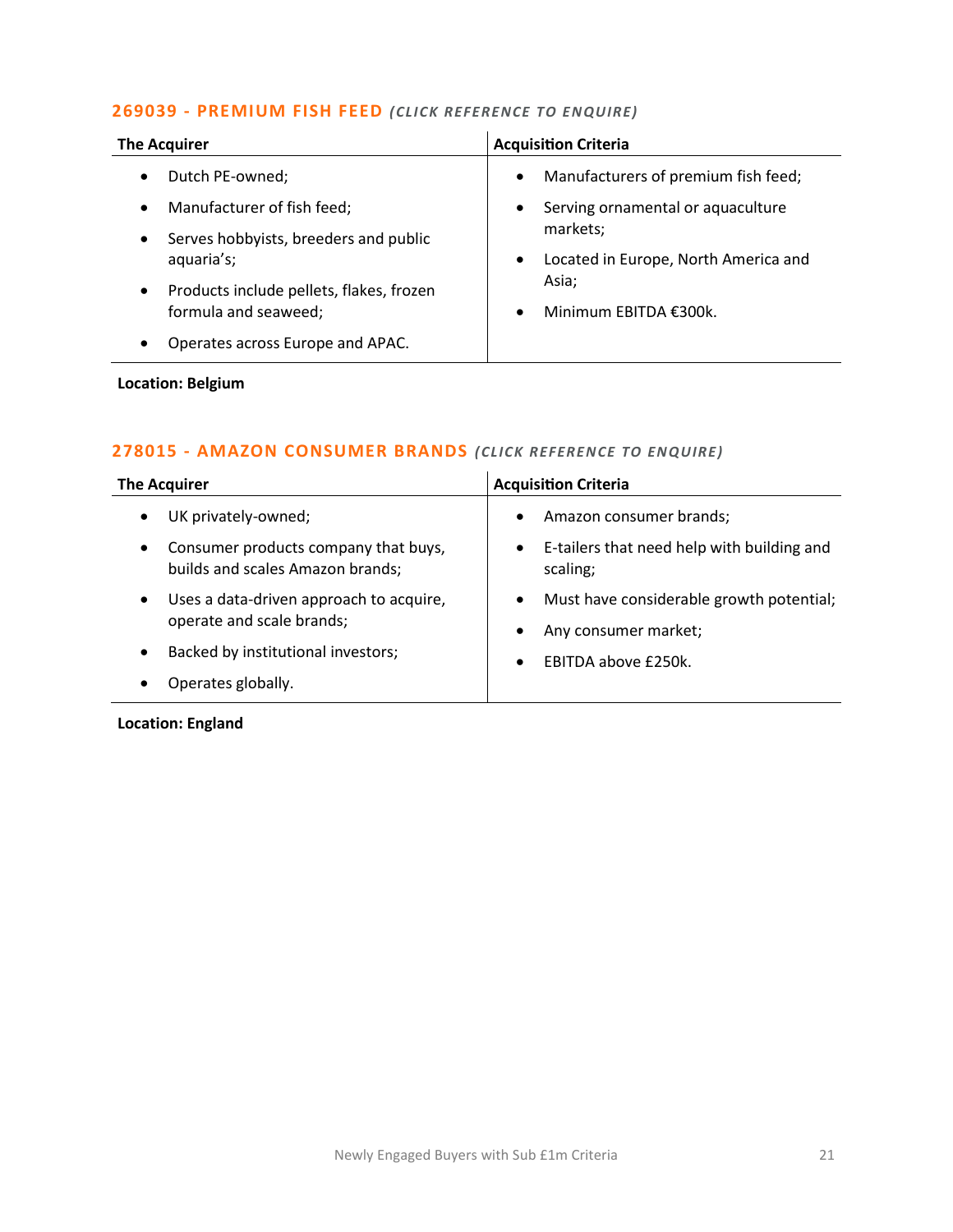# <span id="page-21-0"></span>**SUPPORT SERVICES**

#### **280144 - [HAZARDOUS WASTE MANAGEMENT](mailto:jack.hutchinson@langcliffeinternational.com?subject=280144%20-%20Hazardous%20Waste%20Management)** *(CLICK RE FERENCE TO EN QUIRE)*

| <b>The Acquirer</b>                                                                      | <b>Acquisition Criteria</b>                           |
|------------------------------------------------------------------------------------------|-------------------------------------------------------|
| UK privately-owned;<br>$\bullet$<br>Waste management and recycling services<br>$\bullet$ | Hazardous waste management<br>$\bullet$<br>companies; |
| provider;                                                                                | Provider of services in hazardous<br>$\bullet$        |
| Sectors served include construction, medical<br>$\bullet$                                | industrial waste transfer;                            |
| and industrial;                                                                          | Located in the UK;<br>$\bullet$                       |
| Operates nationally.<br>$\bullet$                                                        | EBITDA up to £2m.<br>$\bullet$                        |

**Location: England**

# **279831 - [INFRASTRUCTURE CONSULTANCIES & ADVISORY SERVICES](mailto:emily.mcdermott@langcliffeinternational.com?subject=279831%20-%20Infrastructure%20Consultancies%20and%20Advisory%20Services)** *(CLICK*

#### *REFEREN CE TO ENQUIRE )*

| <b>The Acquirer</b>                                                                                            | <b>Acquisition Criteria</b>                                                                        |
|----------------------------------------------------------------------------------------------------------------|----------------------------------------------------------------------------------------------------|
| UK PE-owned;                                                                                                   | Providers of infrastructure consultancy<br>$\bullet$<br>and advisory services;                     |
| Infrastructure consultancy;<br>Provides technical, commercial, demand,<br>economic and ESG advisory services;  | Serving public and private investors<br>٠<br>looking to invest in infrastructure assets;           |
| Experience across airports and aviation,<br>roads, railways, ports and waterways and<br>social infrastructure; | Assets including ESG, ports, airports and<br>$\bullet$<br>roads;<br>Located globally;<br>$\bullet$ |
| Serves public and private lenders and<br>investors;                                                            | Minimum EBITDA £300k.<br>$\bullet$                                                                 |
| Located in the UK and South America.                                                                           |                                                                                                    |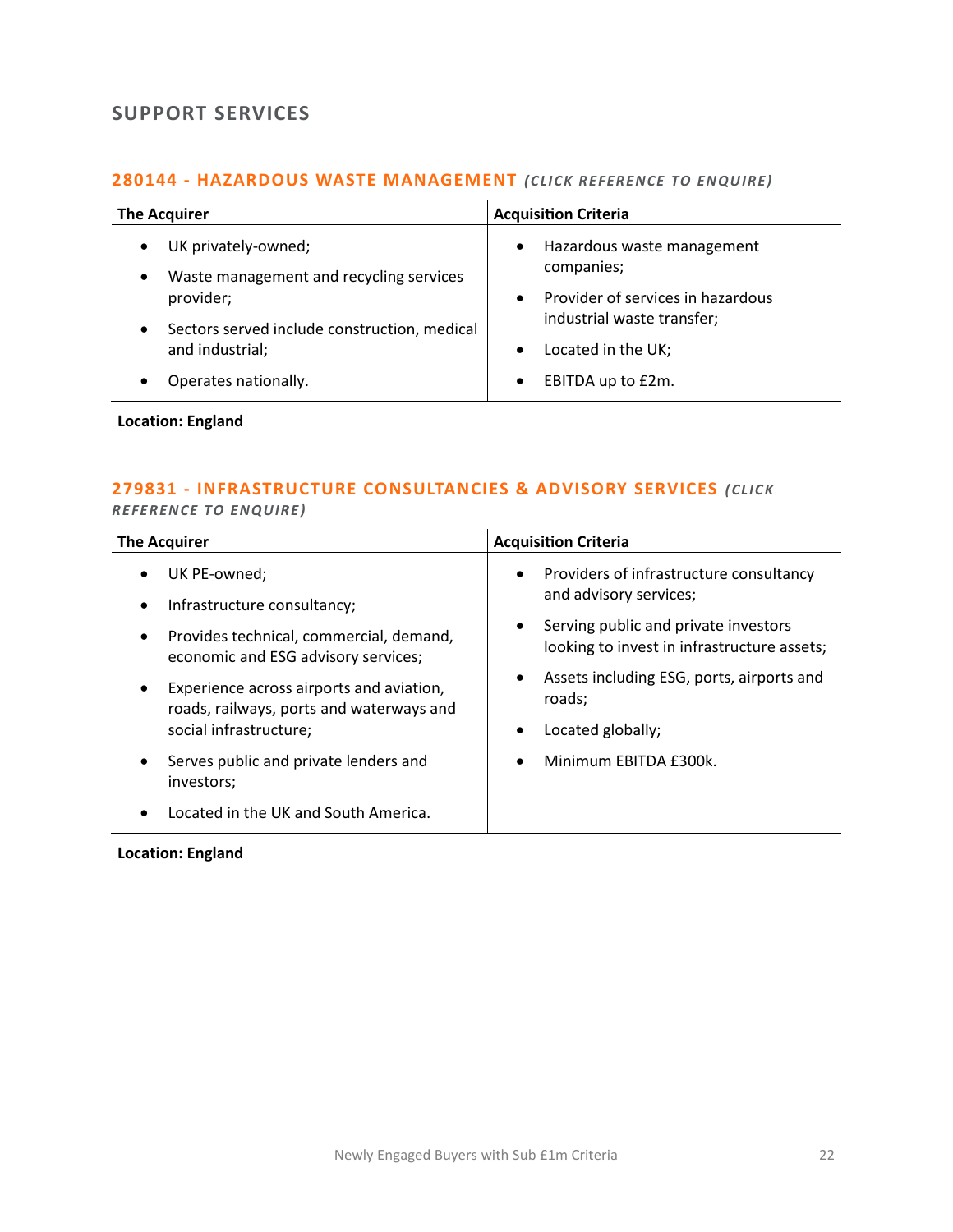# <span id="page-22-0"></span>**TRANSPORT/DISTRIBUTION**

#### **280018 - [MARINE PARTS & SAILING EQUIPMENT](mailto:poppy.briggs@langcliffeinternational.com?subject=280018%20-%20Marine%20Parts%20and%20Sailing%20Equipment)** *(CLICK RE FERE NCE TO ENQUIRE)*

| The Acquirer                                                                                                                                                                                                                                     | <b>Acquisition Criteria</b>                                                                                                                                          |
|--------------------------------------------------------------------------------------------------------------------------------------------------------------------------------------------------------------------------------------------------|----------------------------------------------------------------------------------------------------------------------------------------------------------------------|
| Dutch PE-owned;<br>$\bullet$<br>Wholesaler and distributor of technical<br>$\bullet$<br>marine parts and recreational boat<br>accessories;                                                                                                       | Distributors of mechanical and electrical<br>$\bullet$<br>marine parts and sailing equipment;<br>Supplying the marine aftermarket and<br>$\bullet$<br>boat builders; |
| Offers a range of electrical and mechanical<br>$\bullet$<br>parts and accessories;<br>Distributes products for well-known brands<br>$\bullet$<br>and own-branded third party products;<br>Dealership network located across Europe.<br>$\bullet$ | Offering products B2B;<br>٠<br>Located in Northern Europe;<br>$\bullet$<br>Minimum EBITDA €500k.<br>$\bullet$                                                        |

**Location: Netherlands**

#### **279914 - [MARINE ENGINE PARTS](mailto:poppy.briggs@langcliffeinternational.com?subject=279914%20-%20Marine%20Engine%20Parts)** *(CLICK RE FERENCE TO EN QUIRE)*

| <b>The Acquirer</b>                                                                                               | <b>Acquisition Criteria</b>                                                                                                         |
|-------------------------------------------------------------------------------------------------------------------|-------------------------------------------------------------------------------------------------------------------------------------|
| Dutch PE-owned;<br>$\bullet$<br>Stockist, distributor and service provider of<br>$\bullet$<br>OEM supplier parts; | Distributors and service providers for<br>$\bullet$<br>marine engine parts;<br>Predictive maintenance engine surfaces;<br>$\bullet$ |
| Specialises in products for medium-speed<br>$\bullet$<br>diesel and gas engines;                                  | Serving the marine and power industry;<br>٠<br>Located in Europe;<br>$\bullet$                                                      |
| Products include cylinder heads, pistons,<br>$\bullet$<br>bearings, filters and gaskets;                          | Minimum EBITDA €300k.<br>$\bullet$                                                                                                  |
| Operates globally.                                                                                                |                                                                                                                                     |

**Location: Netherlands**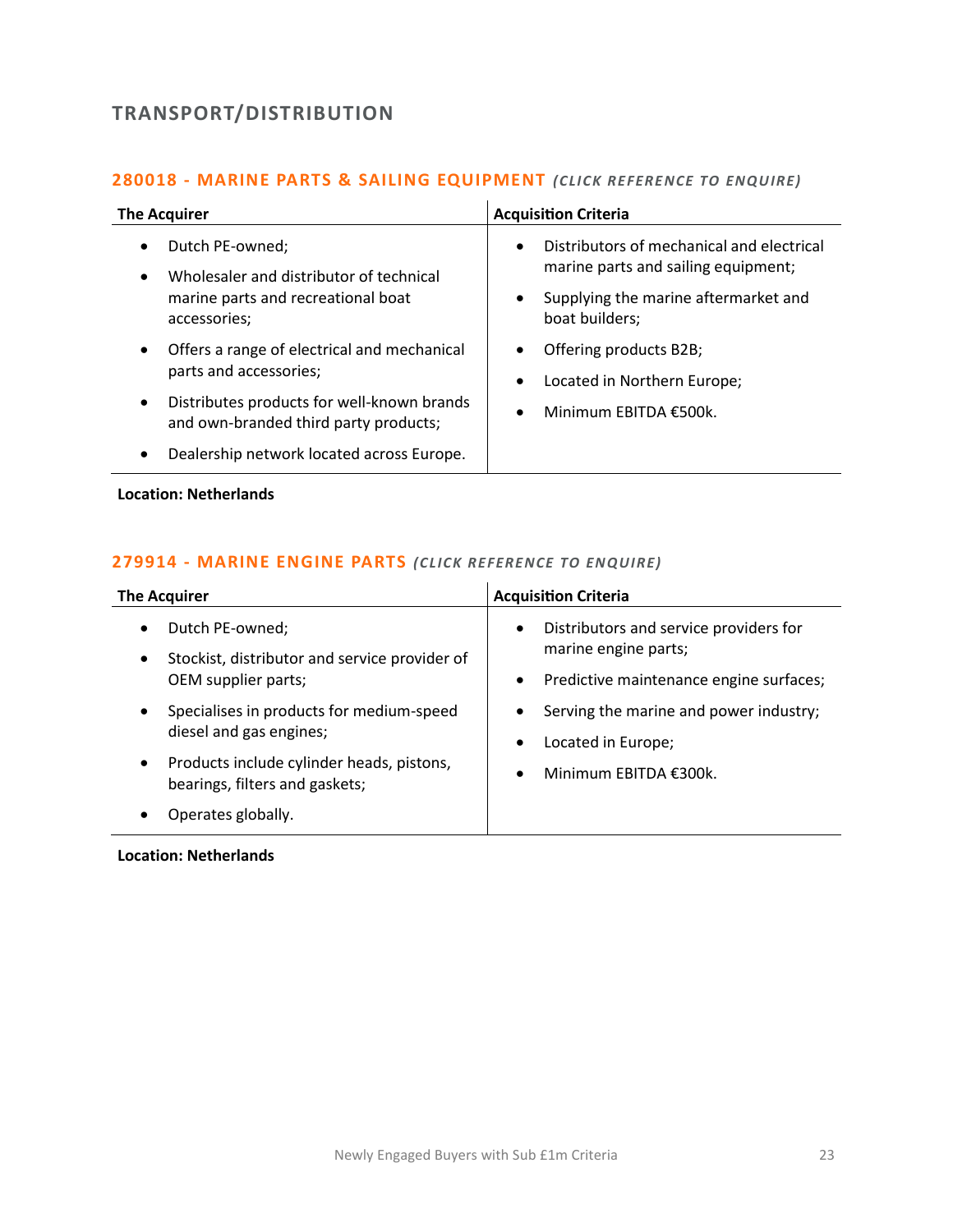#### **280113 - [DRAINAGE & IRRIGATION PRODUCTS](mailto:poppy.briggs@langcliffeinternational.com?subject=280113%20-%20Drainage%20and%20Irrigation%20Products)** (CLICK REFERENCE TO ENQUIRE)

| <b>The Acquirer</b>                                                                                                                                                                                                                      | <b>Acquisition Criteria</b>                                                                                                                                                                                  |
|------------------------------------------------------------------------------------------------------------------------------------------------------------------------------------------------------------------------------------------|--------------------------------------------------------------------------------------------------------------------------------------------------------------------------------------------------------------|
| Dutch PE-owned;<br>$\bullet$<br>Technical wholesalers in the water<br>technology space;<br>Offers a wide range of drainage and irrigation<br>products, including pumps, pressurised piping<br>systems and automatic irrigation products; | Wholesalers of drainage and irrigation<br>$\bullet$<br>products;<br>Taking online, email and telephone<br>$\bullet$<br>orders;<br>Operating B2B, supplying end users and<br>$\bullet$<br>regional retailers; |
| Stocks thousands of products and numerous<br>$\bullet$<br>brands;<br>Offers products to installers and end-users<br>$\bullet$<br>across the Benelux and Germany.                                                                         | Located in the Benelux, Germany and the<br>$\bullet$<br>Nordics;<br>Minimum EBITDA €500k.                                                                                                                    |
| <b>Location: Netherlands</b>                                                                                                                                                                                                             |                                                                                                                                                                                                              |